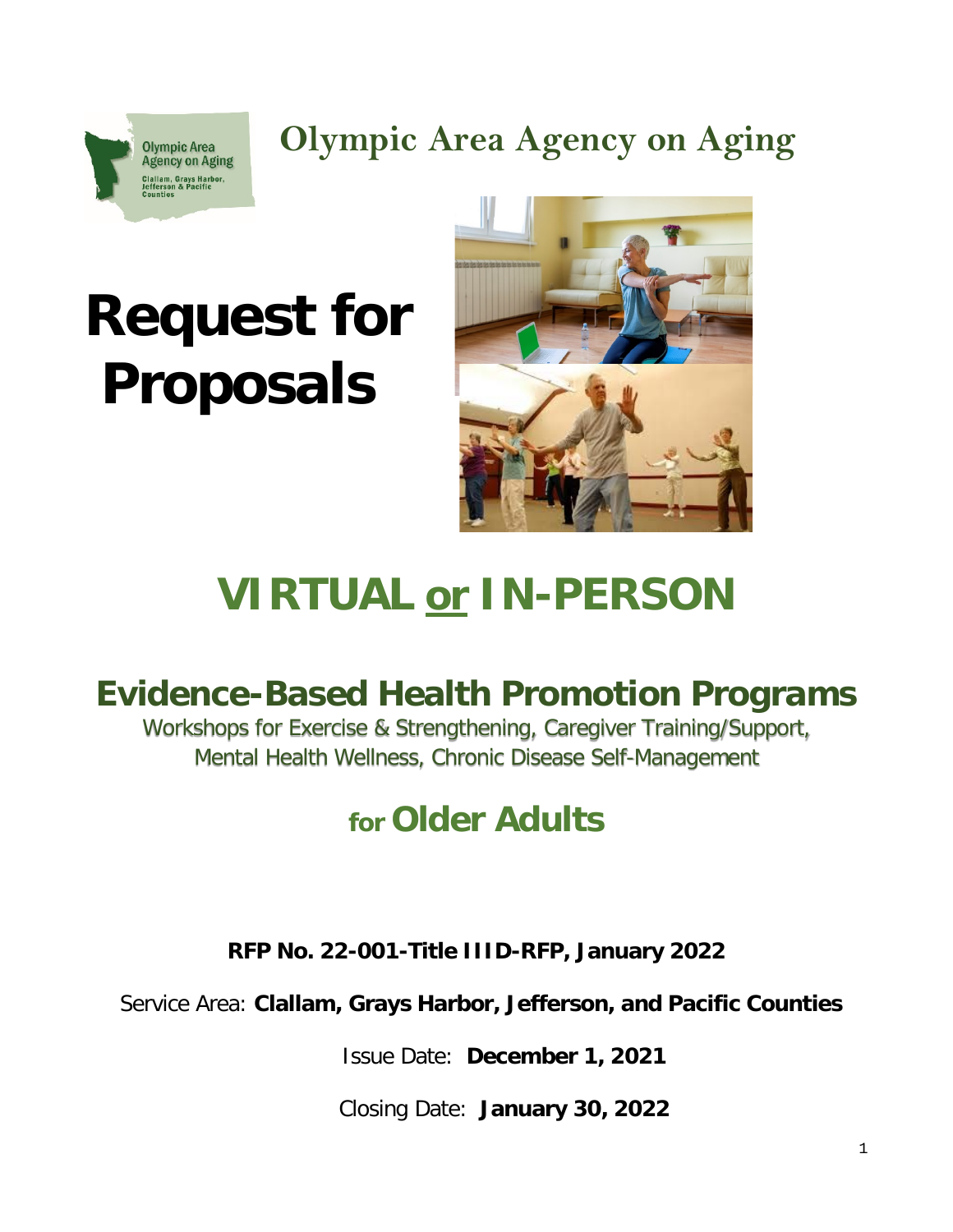## **TABLE OF CONTENTS**

| A: RFP INTRODUCTION |                                          | <b>PAGE NUMBER</b> |
|---------------------|------------------------------------------|--------------------|
| A1.                 | <b>Issuing Agency/Authority</b>          |                    |
| A2                  | What Are Evidence-Based Health Programs? |                    |
| A3.                 | Funding                                  |                    |

|                  | <b>B: QUALIFICATIONS &amp; PROGRAM REQUIREMENTS</b> |  |
|------------------|-----------------------------------------------------|--|
| B1               | Qualifications                                      |  |
| B <sub>2</sub> . | <b>Program Requirements</b>                         |  |
| B3.              | General Compliance & Insurance Requirements         |  |
| B4.              | Notice of Solicitation & Sole Point of Contact      |  |

| <b>C: APPLICATION</b> |                                                   | <b>PAGE NUMBER</b> |
|-----------------------|---------------------------------------------------|--------------------|
| C1.                   | <b>RFP Timelines</b>                              |                    |
| C2                    | Instructions to Apply                             |                    |
| C3.                   | <b>Contract Award Notification and Conditions</b> |                    |
| C4.                   | Method of Payment to Contractor                   |                    |

| D: SCORING AND CRITERIA |                                   | <b>PAGE NUMBER</b> |  |
|-------------------------|-----------------------------------|--------------------|--|
|                         | Proposal Evaluation Procedure     |                    |  |
|                         | Grievance/Right to Appeal Process |                    |  |

| <b>ATTACHMENTS - Required Application Documents</b> |                                                  | <b>PAGE NUMBER</b> |
|-----------------------------------------------------|--------------------------------------------------|--------------------|
| A                                                   | <b>Proposal Cover Sheet</b>                      | 15                 |
| B                                                   | Program Proposal Evaluation Form                 |                    |
| C                                                   | <b>Funding Request Excel Workbook</b>            | 19                 |
|                                                     | <b>Pre-Award Risk Assessment</b>                 | 20                 |
|                                                     | Older Americans Act (OAA) Priorities (read only) | 22                 |
|                                                     | Insurance Requirements (read only)               |                    |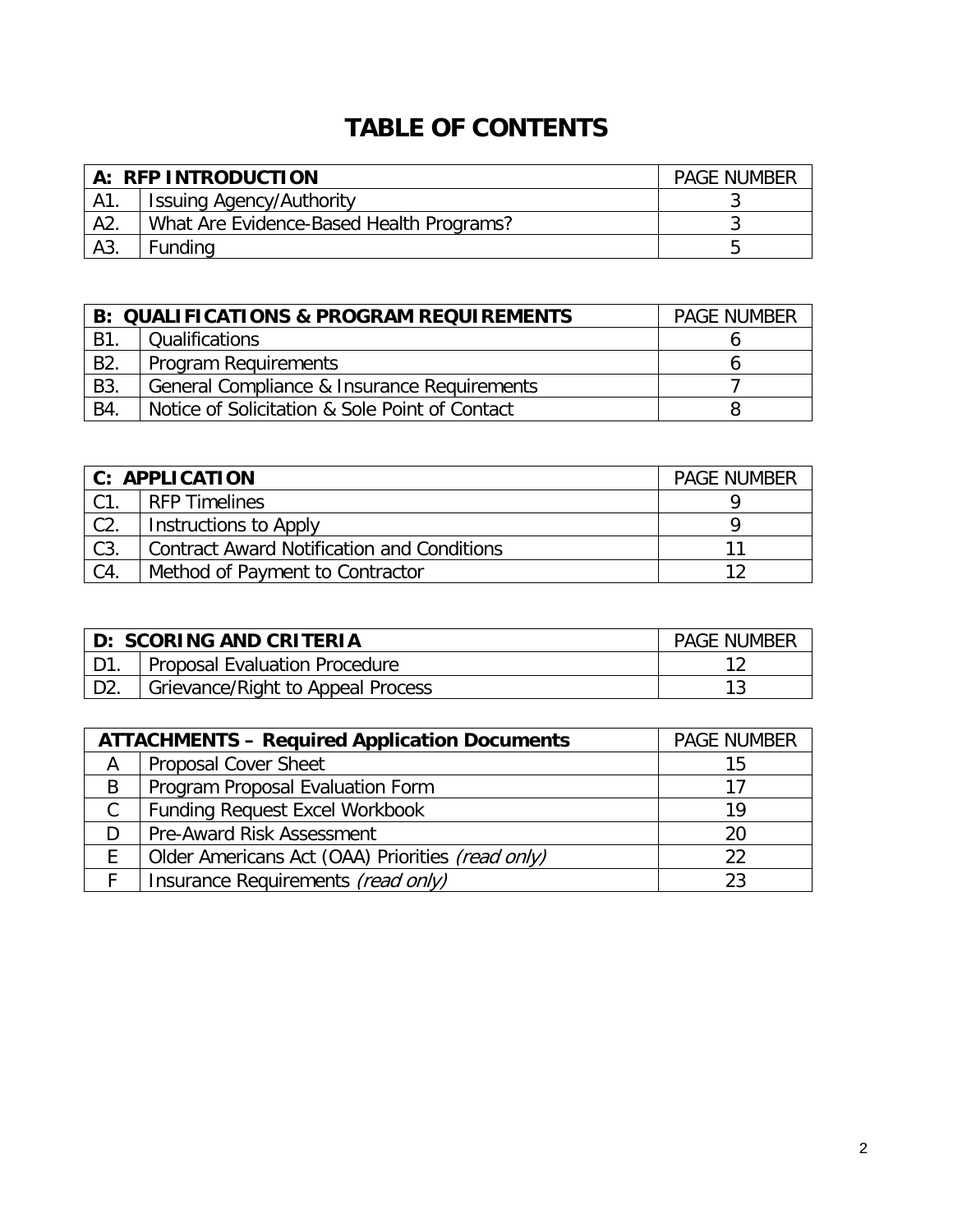#### **A: RFP INTRODUCTION**

**The purpose of this Request for Proposals** (RFP) is to offer funding to individuals or organizations to become trained, certified, and paid to offer older adults (60+, tribal elders 55+), and their Caregivers the opportunity to participate in virtual/remote (phone/video conferencing) or in-person evidence-based health and exercise programs throughout Clallam, Grays Harbor, Jefferson, and Pacific counties**.** 

Evidence-based health programs are proven to help older adults reduce falls and other injuries, prevent loneliness and isolation, while improving quality of life and their ability to live independently. Evidence-based training for Caregivers can offer support for their own health and well-being while caring for their loved ones.

#### **A1. Issuing Agency and Authority**

This RFP is being issued by the Olympic Area Agency on Aging (O3A). O3A's mission is to help older adults and persons with disabilities maintain their dignity, health, and independence in their homes through a coordinated system of home and community-based services.

O3A receives federal and state funds through the Washington Department of Social and Health Services, Aging & Long-Term Support Administration.

For more information O3A please visit our website: [www.O3A.org.](http://www.o3a.org/)

#### **A2. What Are Evidence-Based Health Programs?**

Evidence-based programs:

- Demonstrated through evaluation to be effective for improving the health and wellbeing or reducing disease, disability and/or injury among older adults; and
- Proven effective with older adult population, using Experimental or Quasi-Experimental Design; and
- Research results published in a peer-review journal; and
- Fully translated in one or more community site(s); and
- Include developed dissemination products that are available to the public

Many evidence-based programs can be offered by anyone. Online or in-person certification trainings are regularly available.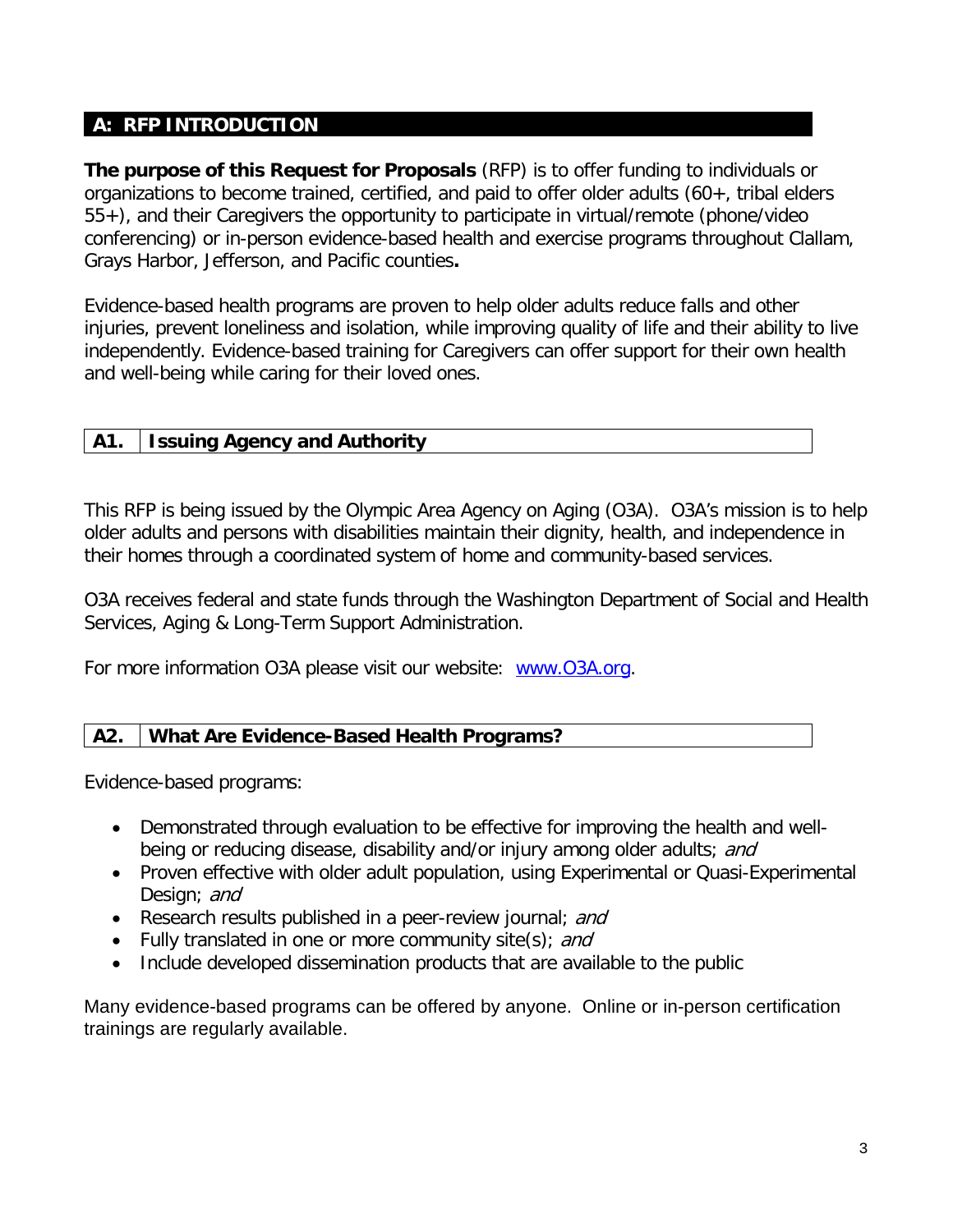#### **Examples of some evidence-based programs approved for in-person and/or remote delivery funding:**

#### **Falls Prevention, Nutrition and Physical Activity:**

- o A Matter of Balance : <https://www.ncoa.org/article/evidence-based-program-a-matter-of-balance>
- o Active Choices : <https://www.ncoa.org/article/evidence-based-program-active-choices>
- o Active Living Every Day : [https://www.ncoa.org/article/evidence-based-program-active-living-every](https://www.ncoa.org/article/evidence-based-program-active-living-every-day)[day](https://www.ncoa.org/article/evidence-based-program-active-living-every-day)
- o AEA Arthritis Exercise : [https://www.ncoa.org/article/evidence-based-program-aea-arthritis](https://www.ncoa.org/article/evidence-based-program-aea-arthritis-foundation-exercise-program-land-based)[foundation-exercise-program-land-based](https://www.ncoa.org/article/evidence-based-program-aea-arthritis-foundation-exercise-program-land-based)
- o Bingocize : <https://www.ncoa.org/article/evidence-based-program-bingocize>
- o Eat Smart, Move More, Weigh Less : [https://www.ncoa.org/article/evidence-based-program-eat](https://www.ncoa.org/article/evidence-based-program-eat-smart-move-more-weigh-less)[smart-move-more-weigh-less](https://www.ncoa.org/article/evidence-based-program-eat-smart-move-more-weigh-less)
- o Enhance Fitness : <https://www.ncoa.org/article/evidence-based-program-enhancefitness>
- o Falls Talk : <https://www.ncoa.org/article/evidence-based-program-fallstalk>
- o FallsScape : <https://www.ncoa.org/article/evidence-based-program-fallscape>
- o Fit & Strong: <https://www.ncoa.org/article/evidence-based-program-fit-strong>
- o Healthy Steps for Older Adults : [https://www.ncoa.org/article/evidence-based-program-healthy](https://www.ncoa.org/article/evidence-based-program-healthy-steps-for-older-adults)[steps-for-older-adults](https://www.ncoa.org/article/evidence-based-program-healthy-steps-for-older-adults)
- o On the Move : <https://www.ncoa.org/article/evidence-based-program-on-the-move>
- o Otago Exercise Program: [https://www.ncoa.org/article/evidence-based-program-otago-exercise](https://www.ncoa.org/article/evidence-based-program-otago-exercise-program)[program](https://www.ncoa.org/article/evidence-based-program-otago-exercise-program)
- o Stay Active & Independent for Life (SAIL) : [https://www.ncoa.org/article/evidence-based](https://www.ncoa.org/article/evidence-based-program-stay-active-independent-for-life-the-sail-program)[program-stay-active-independent-for-life-the-sail-program](https://www.ncoa.org/article/evidence-based-program-stay-active-independent-for-life-the-sail-program)
- o Stepping On : <https://www.ncoa.org/article/evidence-based-program-stepping-on>
- o Tai Chi for Arthritis & Fall Prev : [https://www.ncoa.org/article/evidence-based-program-tai-chi-for](https://www.ncoa.org/article/evidence-based-program-tai-chi-for-arthritis-and-fall-prevention)[arthritis-and-fall-prevention](https://www.ncoa.org/article/evidence-based-program-tai-chi-for-arthritis-and-fall-prevention)
- o Tai Ji Quan MBB : [https://www.ncoa.org/article/evidence-based-program-tai-ji-quan-moving-for](https://www.ncoa.org/article/evidence-based-program-tai-ji-quan-moving-for-better-balance)[better-balance](https://www.ncoa.org/article/evidence-based-program-tai-ji-quan-moving-for-better-balance)
- o Walk With Ease : <https://www.ncoa.org/article/evidence-based-program-walk-with-ease>

#### **Caregiver Support:**

- o Powerful Tools for Caregivers : [https://www.ncoa.org/article/evidence-based-program-powerful](https://www.ncoa.org/article/evidence-based-program-powerful-tools-for-caregivers)[tools-for-Caregivers](https://www.ncoa.org/article/evidence-based-program-powerful-tools-for-caregivers)
- o REACH : <https://www.ncoa.org/article/evidence-based-program-reach-community>
- o Stress Busting for Caregivers : [https://www.ncoa.org/article/evidence-based-program-stress](https://www.ncoa.org/article/evidence-based-program-stress-busting-program-for-family-caregivers)[busting-program-for-family-Caregivers](https://www.ncoa.org/article/evidence-based-program-stress-busting-program-for-family-caregivers)

#### **Behavioral Health:**

- o Health IDEAS : <https://www.ncoa.org/article/evidence-based-program-healthy-ideas>
- o HealthMatters for IDD : [https://www.ncoa.org/article/evidence-based-program-healthmatters](https://www.ncoa.org/article/evidence-based-program-healthmatters-program)[program](https://www.ncoa.org/article/evidence-based-program-healthmatters-program)
- o PEARLS : [https://www.ncoa.org/article/evidence-based-program-pearls-program-to-encourage-active](https://www.ncoa.org/article/evidence-based-program-pearls-program-to-encourage-active-rewarding-lives)[rewarding-lives](https://www.ncoa.org/article/evidence-based-program-pearls-program-to-encourage-active-rewarding-lives)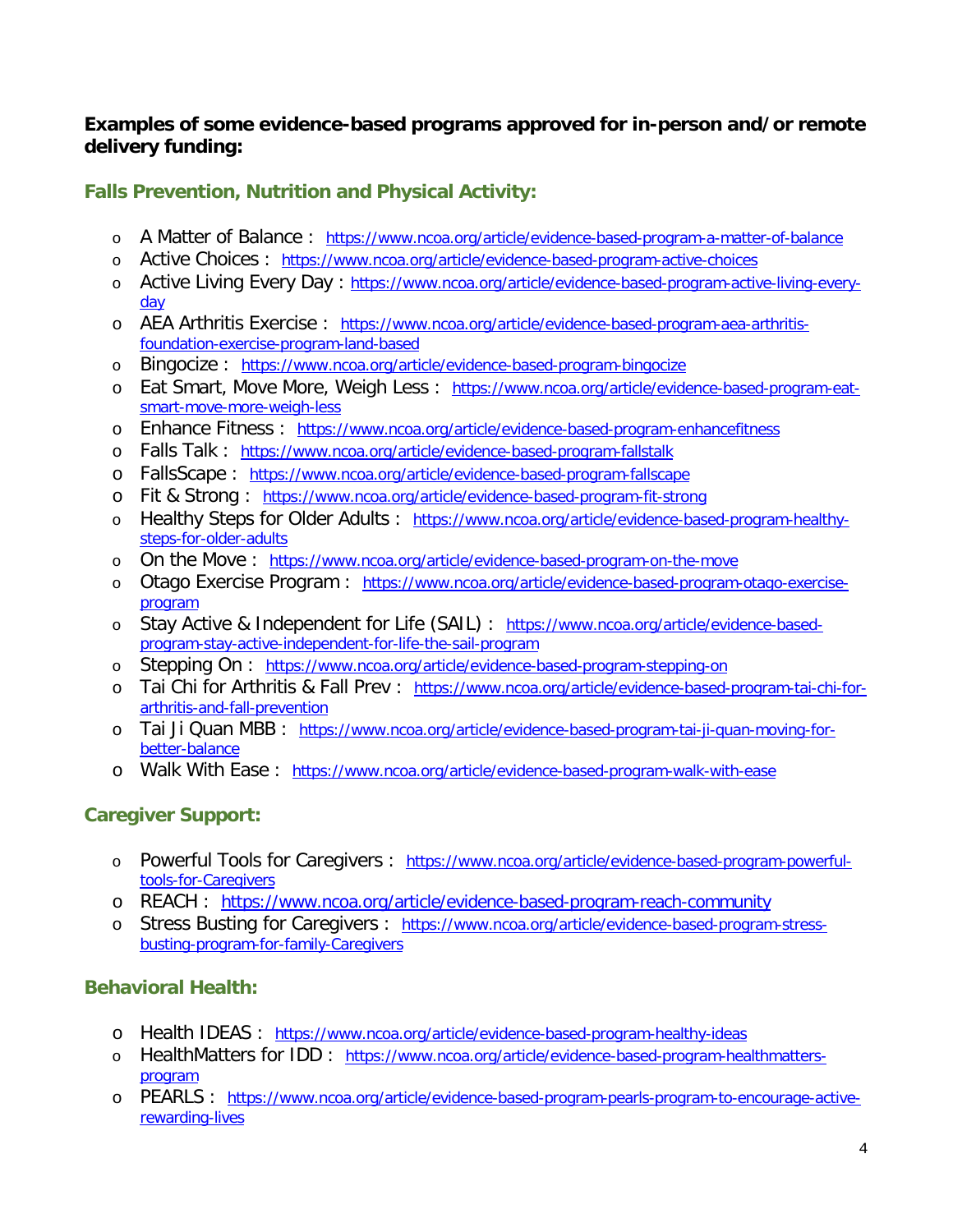o WRAP : <https://www.ncoa.org/article/evidence-based-program-wellness-recovery-action-plan>

#### **Chronic Disease Self-Management Education:**

- o EnhanceWellness : <https://www.ncoa.org/article/evidence-based-program-enhancewellness>
- o Geri-Fit : [https://www.ncoa.org/article/evidence-based-program-geri-fit-strength-training-workout-for](https://www.ncoa.org/article/evidence-based-program-geri-fit-strength-training-workout-for-older-adults)[older-adults](https://www.ncoa.org/article/evidence-based-program-geri-fit-strength-training-workout-for-older-adults)
- o Health Coaches for Hypertension Control : [https://www.ncoa.org/article/evidence-based](https://www.ncoa.org/article/evidence-based-program-health-coaches-for-hypertension-control)[program-health-coaches-for-hypertension-control](https://www.ncoa.org/article/evidence-based-program-health-coaches-for-hypertension-control)
- o HomeMeds : <https://www.ncoa.org/article/evidence-based-program-homemeds>
- o Yo Puedo Controlar Mi Diabetes! : [https://www.ncoa.org/article/evidence-based-program-si-yo](https://www.ncoa.org/article/evidence-based-program-si-yo-puedo-controlar-mi-diabetes-si-yo-puedo)[puedo-controlar-mi-diabetes-si-yo-puedo](https://www.ncoa.org/article/evidence-based-program-si-yo-puedo-controlar-mi-diabetes-si-yo-puedo)
- o Mind Over Matter: [https://www.ncoa.org/article/evidence-based-program-mind-over-matter](https://www.ncoa.org/article/evidence-based-program-mind-over-matter-healthy-bowels-healthy-bladder-mom)[healthy-bowels-healthy-bladder-mom](https://www.ncoa.org/article/evidence-based-program-mind-over-matter-healthy-bowels-healthy-bladder-mom)
- o National Diabetes Prevention Program : <https://www.cdc.gov/diabetes/prevention/resources/curriculum.html>

#### **A3. Funding**

The source of the funds for this RFP come from DSHS's Federal AAA Older Americans Act (OAA), Contract , Title III D, CFDA 93.043. Additional time-limited funding comes from the American Rescue Plan Act, Title III D, CFDA 93.043. All awards are conditioned upon continued funding.

O3A anticipates spending approximately \$39,740 in the Olympic Peninsula Region (Clallam, Grays Harbor, Jefferson, and Pacific counties) for virtual and/or in-person evidence-based programs contracted anytime in 2022.

Funds may be used to reimburse you for training/certification, video-conferencing leader training/certification fees, some start-up costs (virtual license, training materials, and some technical equipment costs). You will be paid for each successful virtual or in-person session required to complete a workshop or training series.

O3A, in its sole discretion, will review the proposals received and determine how to allocate the funds among proposals. (For more information, refer to the Scoring and Criteria section.)

#### Proposal Costs and Payment of Contingent Fees:

O3A is not liable for any costs you incur prior to the issuance of a contract. All costs incurred in response to this solicitation are your responsibility.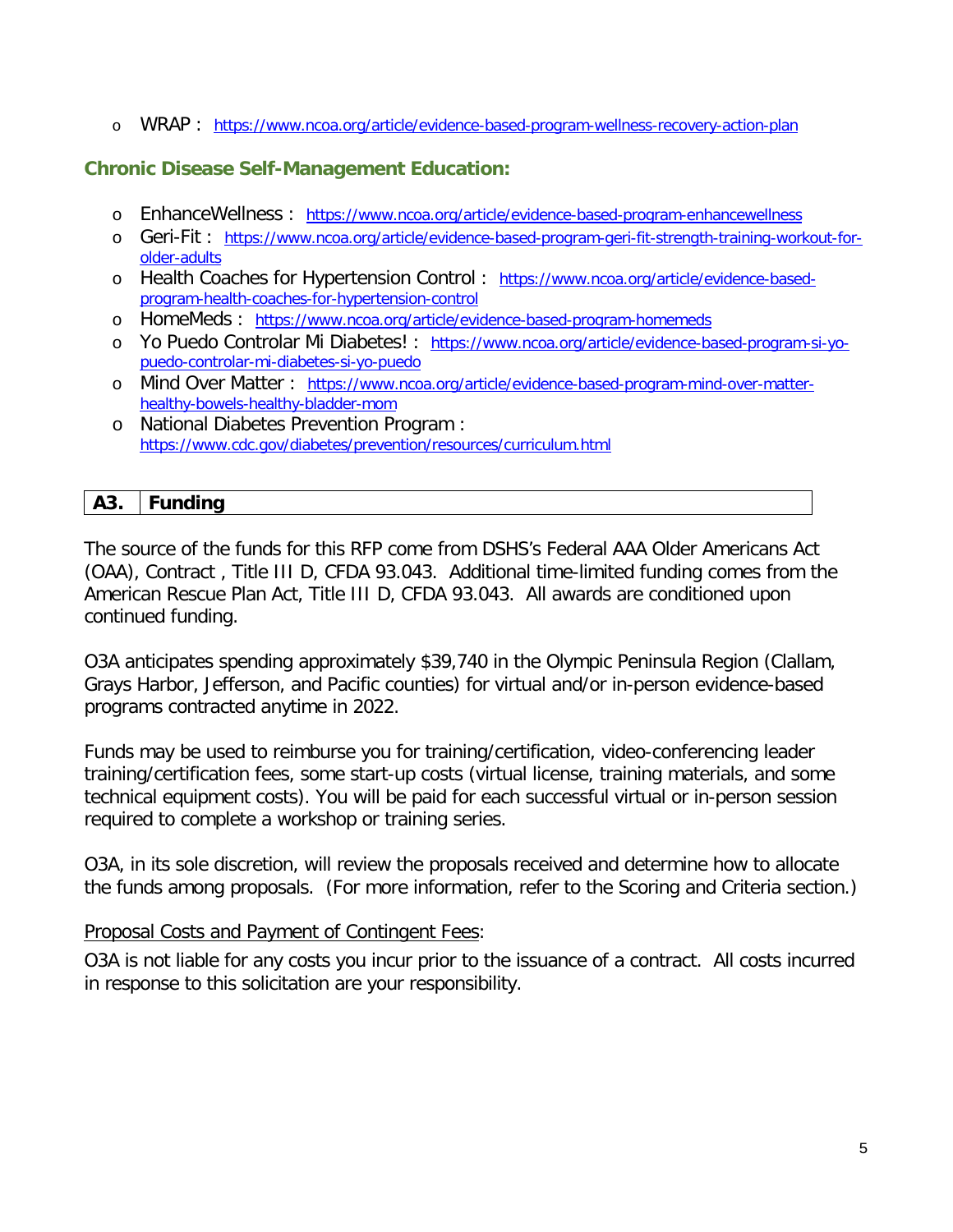#### **B: QUALIFICATIONS & PROGRAM REQUIREMENTS**

#### **B1. Qualifications**

#### Qualifications:

- 1. You must be an individual, partnership or legally incorporated entity, eligible to do business in Washington State.
- 2. You must be able to successfully pass a criminal history check. Some criminal convictions may disqualify you. See the disqualifying list at: <https://apps.leg.wa.gov/wac/default.aspx?cite=388-113>
- 3. You must provide the virtual or in-person program free of charge to people aged 60 and older (Tribal Elders may be 55 and older) or to their Caregivers.
- 4. If offering your program remotely, you must demonstrate experience with virtual platforms and videoconferencing.

#### **B2. Program Requirements**

Requirements will vary according to the evidence-based (EB) Program Administrator. At a minimum, Proposers must demonstrate:

- a. Familiarity with the proposed EB Program;
- b. A history of successful implementation of the EB Program, or a clear plan for implementation of the virtual or in-person EB Program;
- c. A plan for recruiting participants to participate in the virtual or in-person EB Program.

#### Video-Conferencing Considerations for Distance Learning:

- 1. Have experience with conducting online meetings/groups using systems that are user friendly, easy to access (Zoom, Facebook Live, Skype, Google Duo, etc.)
- 2. Ensure the platform you choose allows for computer-based audio listening/speaking and phone-based audio listening/speaking. Synchronous virtual programming: This includes real-time telephone or live audio-video interaction typically with a participant using a smartphone, tablet, or computer.
- 3. If required, obtain, and maintain Virtual Certification for an online version of evidencebased program.
- 4. Provide any written or visual materials ahead of time to give people an idea of what to expect and the ability to plan in advance. If emailing be sure to use an accessible file format, or USPS mail.
- 5. Limit class size to monitor safety.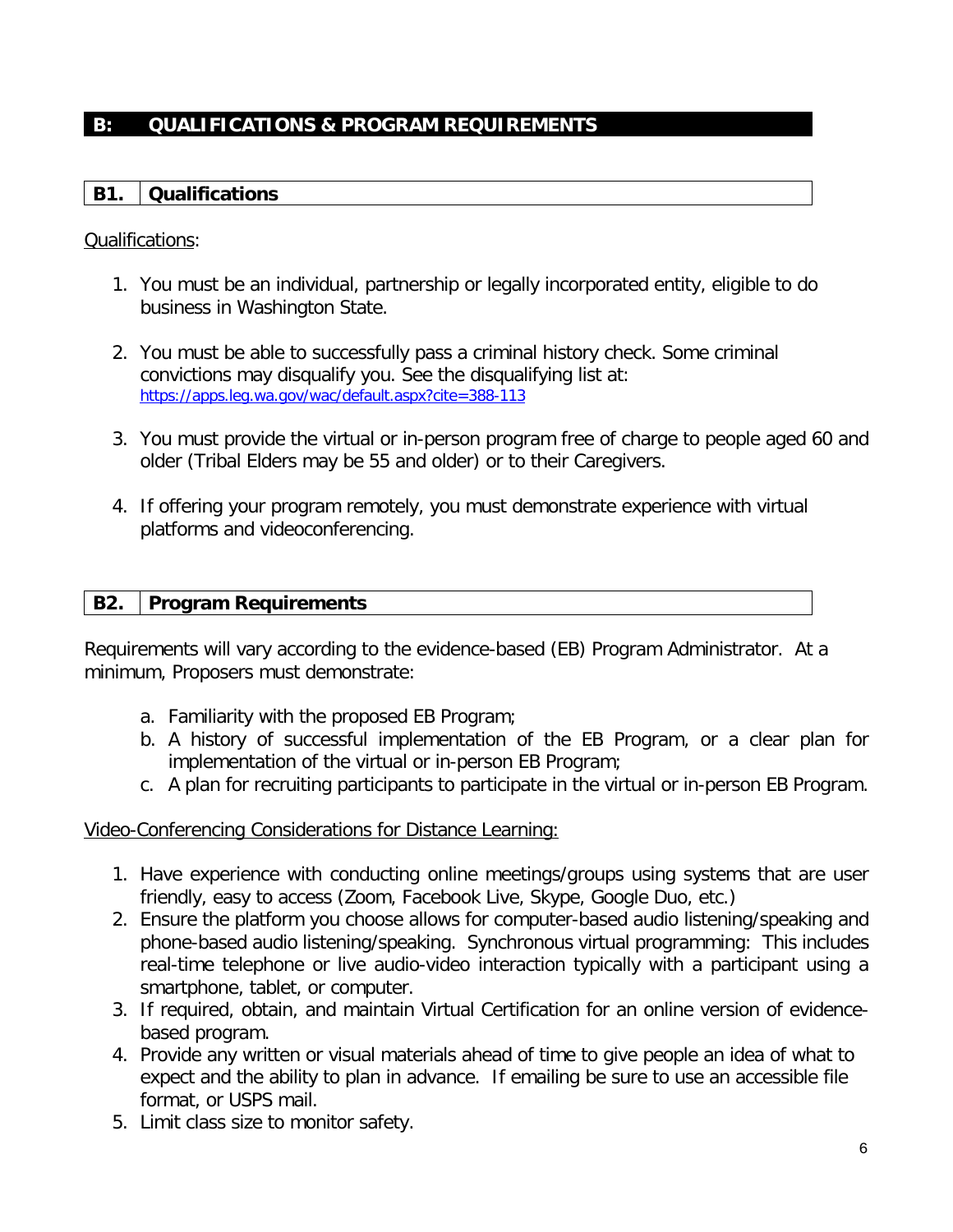- 6. Have a staff person, volunteer, or co-trainer available at all times to manage the technical support of the online program while you offer instruction (e.g. monitor chat box, assist user with tech support).
- 7. Conduct a "Session #0" to familiarize all attendees with the format and video/speaker functions. Including a request that they assess their surroundings for safe participation. You will be paid for a Session #0.
- 8. Obtain an emergency contact number for the participant in the event of any emergency situations.
- 9. Obtain a medical release and signed liability waiver, as appropriate.
- 10.Outline how you will track and encourage consistent attendance.
- 11.Conduct and maintain all required surveys, measurements, and other documentation that is required for your EB Program.
- 12.Develop a method to monitor the safety of your program attendees.

You must outline how you will meet the requirements in your Program Proposal Evaluation Form (Attachment B).

#### Services during the COVID-19 Pandemic:

O3A follows the recommendations of the Washington State Department of Health. Face coverings/masks, frequently washing hands, remain important tools in preventing transmission of the virus.

At the time of issuing this RFP, the National Council on Aging (NCOA) as well as other administrations and agencies nationwide, continue to work hard to develop criteria around the ability to offer EB Programs, remotely. Many EB Health Programs have been approved for Virtual (video conferencing) or over the phone delivery. Work in this area is ongoing and evolving.

#### **B3. General Compliance & Insurance Requirements**

#### General Compliance:

Proposers must agree to provide services that conform to the following used to develop this RFP and its requirements:

- Federal Older Americans Act (Attachment E) and;
- Program policies issued by Department of Social and Health Services (DSHS) Aging and Long-Term Services Administration (ALTSA) in Home and Community Services (HCS) Management Bulletins.
- National Council on Aging (NCOA) Virtual EB Health Programs Guidance

#### Insurance Requirements for Contract Award:

Upon entering a contract, you will be asked to provide proof of Professional Liability and/or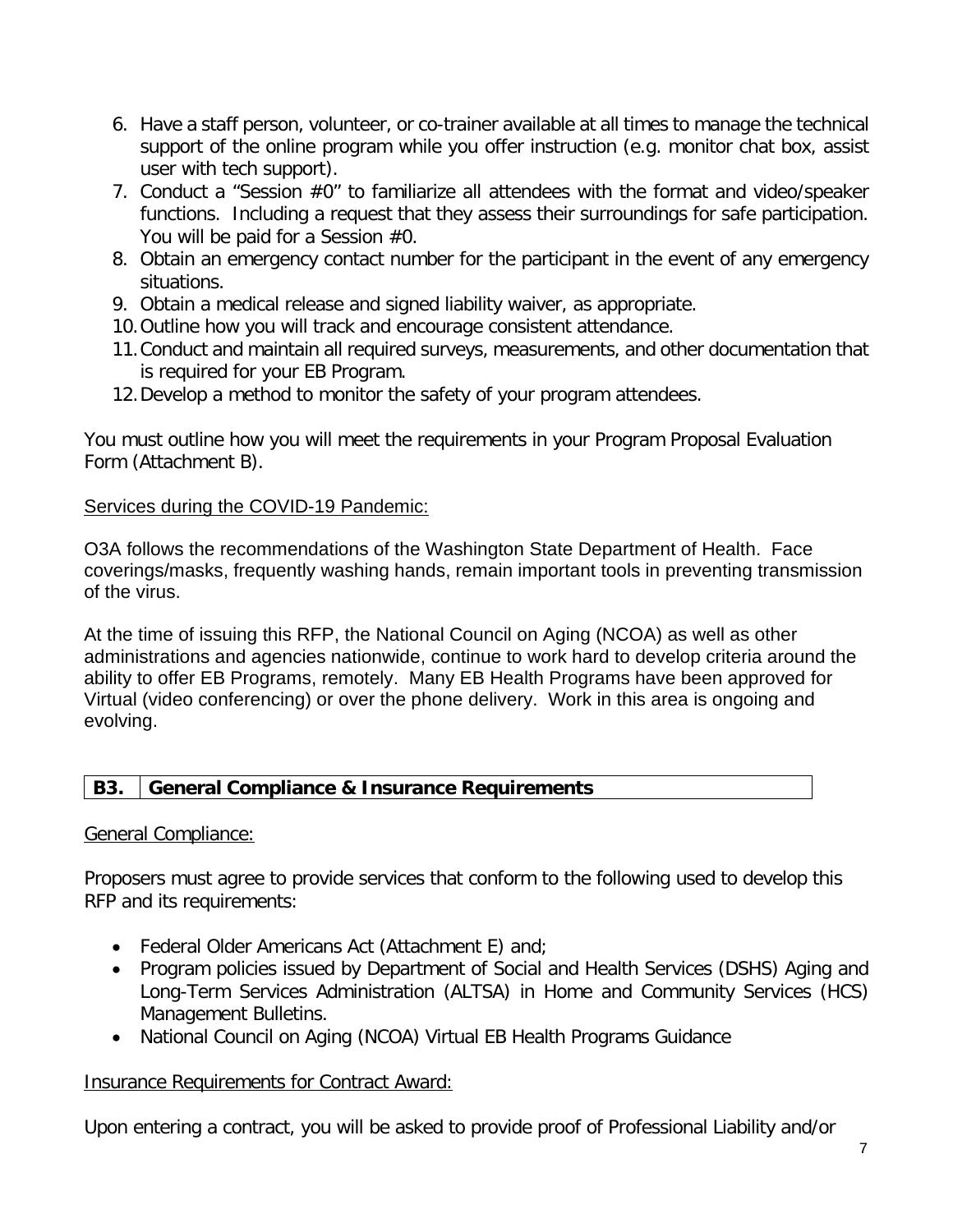General Liability insurance. It will be your responsibility to discuss the appropriate type of insurance coverage you need as a virtual trainer (e.g. Fitness Trainer policy). If you plan to conduct any in-person trainings at a specific location, you will be required to provide proof of Commercial General Liability insurance or be Endorsed as an Additional Insured for the premises liability insurance. If you purchase insurance solely for the purpose of providing an evidence-based program, you will be reimbursed for the cost. Please read the requirements of the Insurance Requirements (Attachment F). Insurance requirements are subject to the type of program.

#### **B4. Notice of Solicitation & Sole Point of Contact**

A copy of this Request for Proposal (RFP) will be posted to O3A's website and advertised in the proposed service areas. Any individual or organization wishing to be added to the O3A's e-mail distribution list in order to receive future notices of funding opportunities can make such a request by contacting the Sole Point of Contact. Failure of O3A to notify any interested party or parties directly regarding the availability of this RFP shall not void or otherwise invalidate the RFP process.

All communications related to any provision of the RFP must be directed only to the Sole Point of Contact specified below:

**Janis M. Housden Program Manager Olympic Area Agency on Aging 2200 W. Sims Way, Suite 100 Port Townsend, WA 98368**

> **Telephone: 360-379-5064 Fax: 360-379-5074 [janis.housden@dshs.wa.gov](mailto:housdjm@dshs.wa.gov)**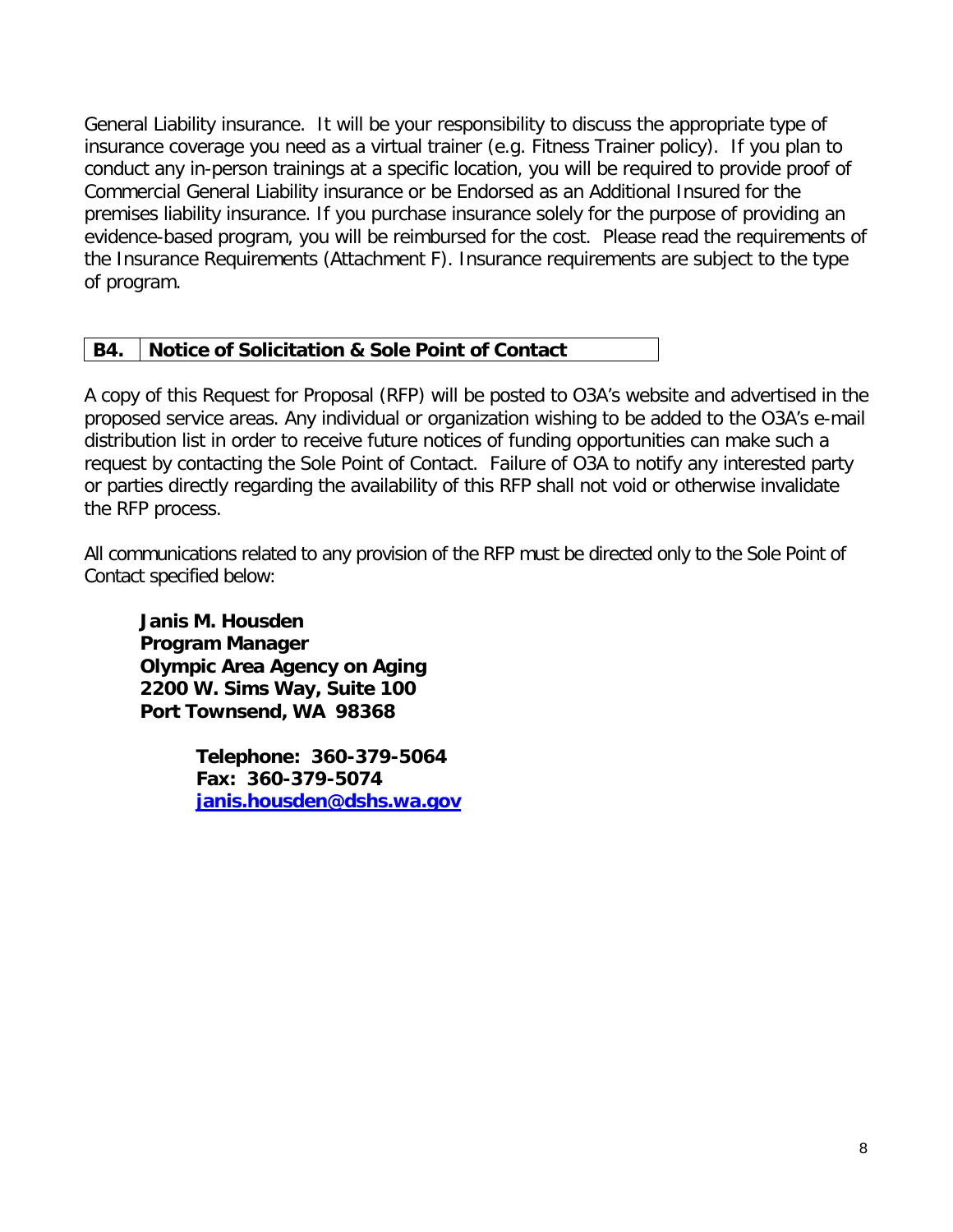#### **C: APPLICATION (Instructions & Items Required)**

#### **C1. RFP Timelines**

O3A will review proposals in the order they are received within the RFP Issue Date timeframe (page 1), while funding remains available. If funds remain available after the closing date, the RFP will be reopened.

| <b>RFP Issue Date</b>                   | December 1, 2021                |
|-----------------------------------------|---------------------------------|
| <b>RFP Closing Date</b>                 | January 31, 2022, 5:00 pm PST   |
| <b>Evaluation and Scoring Completed</b> | February 7, 2022                |
| Notice of Proposal Acceptance/Rejection | February 14, 2022               |
| Deadline for Appeal                     | March 15, 2022                  |
| Proposals to Advisory Council           | February 18, 2022               |
| Proposals to Council of Governments     | March 3, 2022                   |
| <b>Appeal Decision</b>                  | 45 days after receipt of Appeal |
| <b>Contract Start Date</b>              | April 1, 2022                   |

#### **C2. Instructions to Apply**

You must completely fill out and submit ALL the following documents (Attachments). The "attachments" listed below are part of the RFP document and begin on page 14. However, please note Attachment C is an Excel Document and must be downloaded from our website at <https://www.o3a.org/contracting/special-opportunities/> . Or, emailed to you directly by contacting the Sole Point of Contact.

Do not leave any spaces blank. If the information requested does not apply to you, please write N/A.

If any items are missing from your proposal, we may eliminate your proposal from consideration:

#### C2a. Proposal Cover Sheet (Attachment A):

This cover sheet allows you to propose up to two (2) different programs. If you do, then you must complete separate Attachments B, C, and D for each program. The amount that you will enter for the "funding request" is the amount derived from completing Attachment C, the Funding Request Excel Workbook.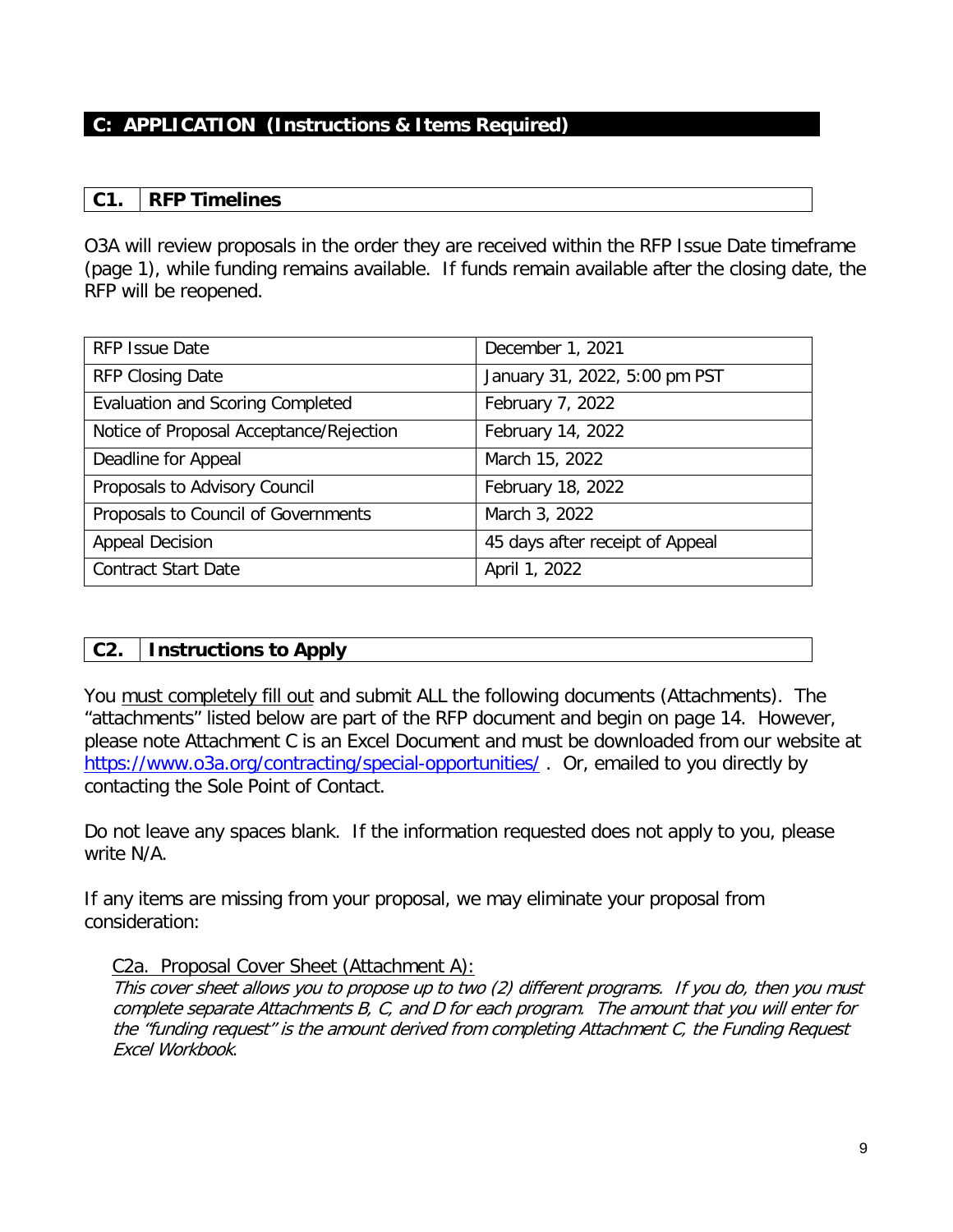#### C2b. Program Proposal Evaluation Form (Attachment B):

This is the form that we will use to evaluate your score. Please provide your responses to each question and statement, whether typing your response into the document itself, or, by preparing your own written response using the numbering outline in the document. For example, if you are responding to question A.3.c, please write "A.3.c" following with your response. If any question or statement is not applicable to you, then write N/A.

#### C2c. Funding Request Excel Workbook (Attachment C)

Attachment C, gives you the instructions where to locate and download the Excel Document. If you are not able to download, email the Sole Point of Contact for a copy to be emailed to you. Please note that you only need to fill in the cells that are shaded green. The Excel Workbook has five (5) tabs:

Cover Page: the name of your program and what the dates are of your proposed Workshop(s). Some Workshops require 6-12 "sessions" to complete a Workshop. Enter the number of Workshops/Trainings you are proposing, not the number of sessions.

Labor: If you and your co-trainer need to attend a training to become certified, we will pay you minimum wage per hour for your time to attend. Enter this information under STAFF TRAINING. The PER WORKSHOP is where you list your hourly rate (check with other trainers in your field to see what they charge). If your Workshop requires six (6) sessions, including a "session 0", allow yourself up to 30 minutes "prep" time. For example, you would enter 1.5 for "hours per Workshop". Then, in the "number of workshop sessions" enter 7.

Start Up: This is pretty straight forward. These are one-time costs so that you can get set up to provide the training.

Workshop: This is pretty straight forward. If you are receiving ANY other funding or financial support to offer this training, you must list the other fund amounts. The final amount of "Per Workshop Funding Request" is amount you will list in Attachment A, "funding request".

\*\*If you need assistance completing this document, contact the Sole Point of Contact.

#### C2d. Pre-Award Risk Assessment (Attachment D)

\*ONLY COMPLETE IF YOU ARE APPLYING AS PART OF AN AGENCY OR BUSINESS. If you are an individual/sole proprietor, you do not need to complete Attachment D.

#### Email, USPS Mail, or Deliver to**:**

**Janis M. Housden Program Manager Olympic Area Agency on Aging 2200 W. Sims Way, Suite 100**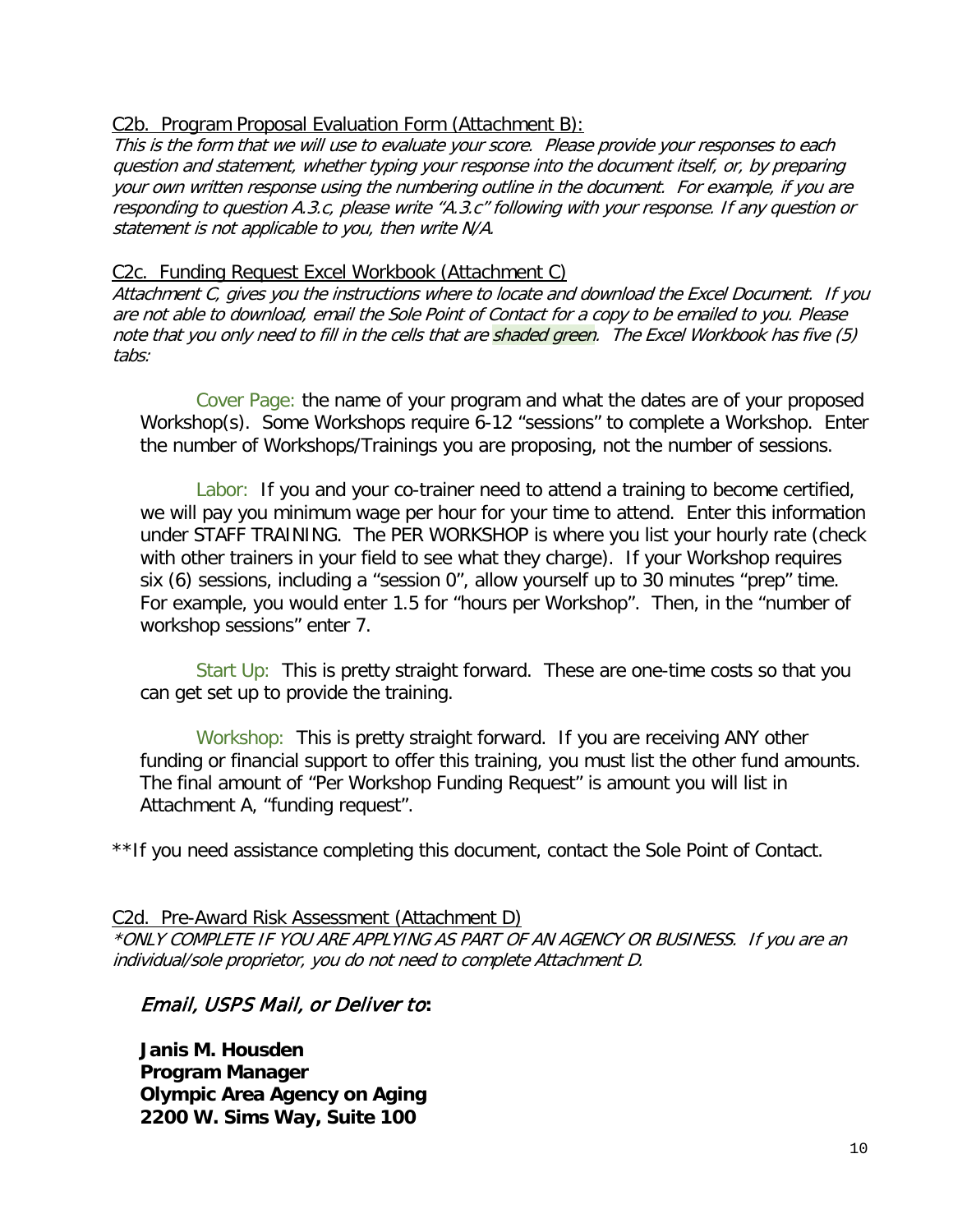#### **Port Townsend, WA 98368**

**Telephone: 360-379-5064 Fax: 360-379-5074 [janis.housden@dshs.wa.gov](mailto:housdjm@dshs.wa.gov)**

#### Requests for Reasonable Accommodation:

To request a reasonable accommodation to allow for equal participation in the Request for Proposal (RFP) process, please contact the Sole Point of Contact.

#### Ownership of Proposal:

Proposals and other materials submitted in response to this RFP become the property of O3A, are documents of public record, and will not be returned. By submitting a proposal, Proposers acknowledge and agree that they and/or their organization claim no proprietary rights to the ideas or approaches contained in their proposals.

#### **C3. Contract Award Notification and Conditions**

#### Contract Award and Notification to Selected Proposers:

Decisions regarding contract awards for services solicited by this request will be made via email. Contracts become effective on the date signed by the O3A representative.

#### Acceptance of Terms and Conditions:

By submitting a response to this RFP, you acknowledge and accept all terms and conditions of this request and all State and local government regulations and requirements related to the delivery of the solicited services. If you are awarded a contract, the proposal will become part of the contract agreement. You are bound by the terms of the proposal, unless O3A agrees that specific parts of the proposal are not part of the agreement. O3A reserves the right to introduce different or additional terms and/or conditions during final contract negotiations. You will be required to enter into a formal written agreement with O3A. If you will be subcontracting for Professional Services, that contract will also be subject to O3A's review and approval.

#### Right to Reject or Negotiate:

O3A reserves the right to reject any or all proposals. O3A may withdraw this RFP at any time and for any reason without liability to you for damages including, but not limited to, bid preparation costs.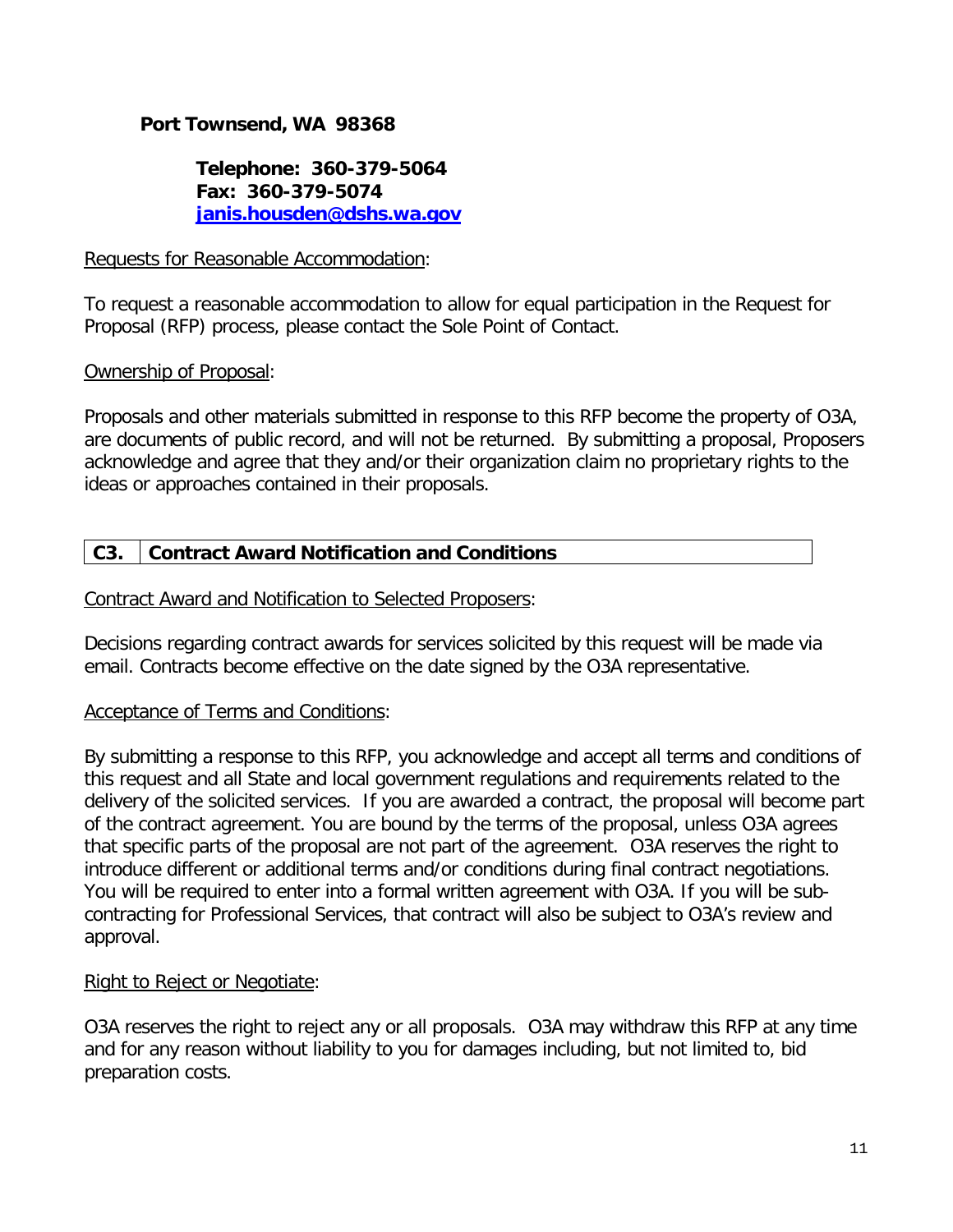Additionally, O3A reserves the right to negotiate with you and may request additional information or modification from you. When deemed advisable, and before a contract is issued, O3A reserves the right to arrange an on-site visit/review to determine your ability to meet the terms and conditions of the RFP. O3A reserves the right, with or without cause, to cancel any contract resulting from this RFP.

#### **C4. Method of Payment to Contractor**

If you are awarded a contract, O3A will pay you:

- 1. For reasonable start-up expenses (receipts required) as outlined in your budget proposal (derived from the Funding Request Excel Workbook – Attachment C) and as agreed to by O3A.
- 2. A proportioned amount on a *per session* basis to cover most of your operating expenses. The awardee must submit a monthly invoice, billing only for the number of sessions completed for in that month.

Example: If your costs are \$6,000 to offer the program, and if 12 sessions are required to complete the program, you would be paid \$500 per each session, excluding startup costs which are reimbursed directly.

The method of payment is by reimbursement. You will be required to submit a monthly invoice with sign-in/attendance sheets for a completed workshop/activity or for a number of video sessions within a workshop/activity. Invoice, sign-in sheet, and attendance templates can be provided to you. Payments by check will be mailed to you.

#### **D: SCORING AND CRITERIA**

Proposals will be evaluated and scored according to how well you understand the proposed program, the feasibility of the implementation plan, how well the marketing plan targets the priorities of the Older Americans Act (see Attachment E), and how well the program meets the regional needs for programs. The total number of points available for each section are specified in the Program Proposal Evaluation Form - Attachment B.

When evaluating proposals, O3A may consider your performance related to previous contracts that you might have held with O3A and other entities.

#### **D1. Proposal Evaluation Procedure**

O3A staff will conduct an initial review to ensure that proposals meet eligibility and submittal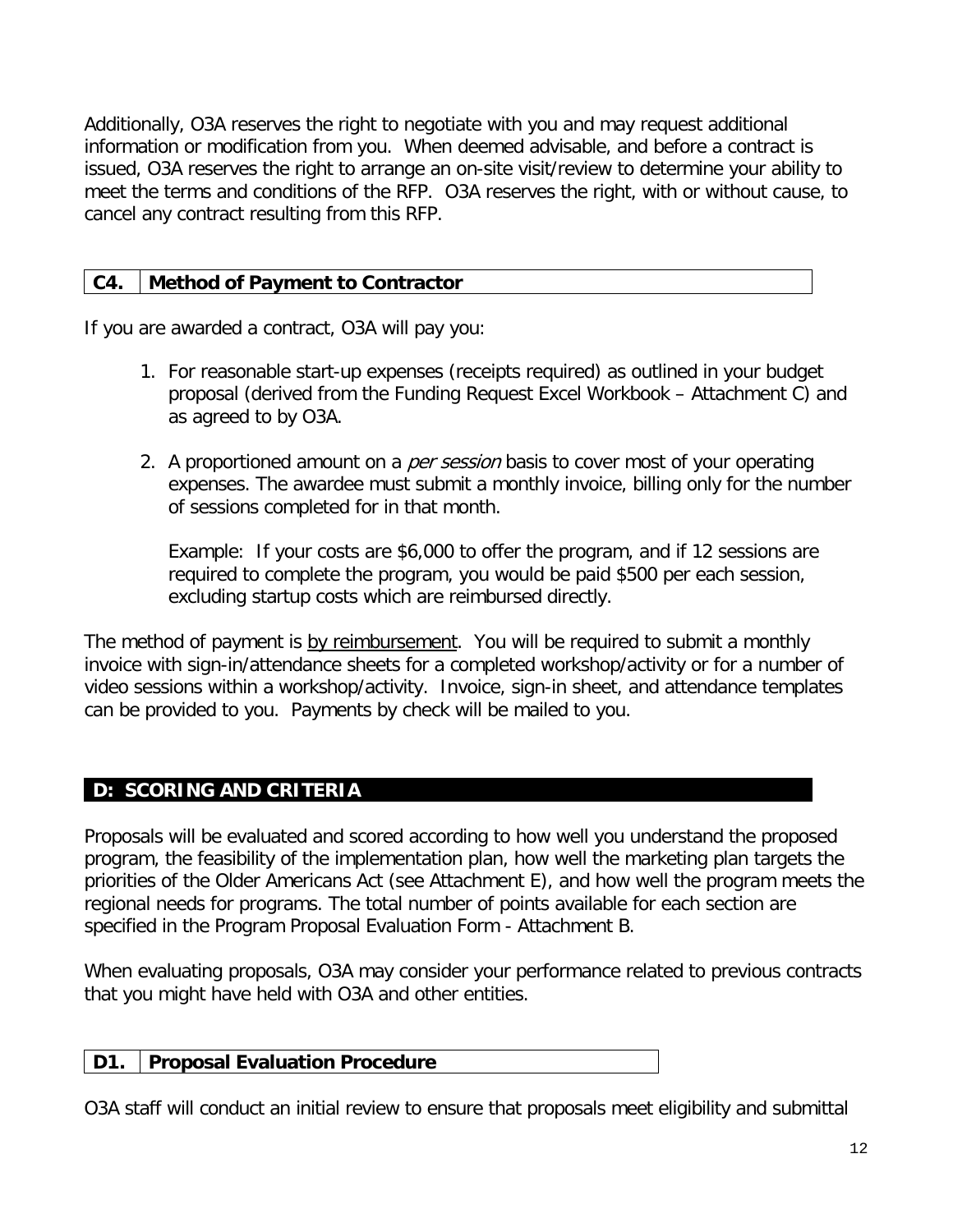requirements outlined in the RFP.

O3A reserves the right to award contracts based upon its staff scoring and recommendations if each award is less than \$10,000, and funding is available for all qualified proposals for the time period requested.

The evaluator will score the responses either pass/fail or based upon a five-point score:

| Poor                 |   |
|----------------------|---|
| <b>Below Average</b> | 2 |
| Average              | 3 |
| Above Average        | 4 |
| <b>Fxcellent</b>     | 5 |

If funding is not available for all of the proposals that meet eligibility and submittal requirements, the proposals will be referred to an Evaluation Committee (EC).

The EC will make recommendations to the O3A Advisory Council to consider. The O3A Advisory Council will then submit recommendations to the O3A Council of Governments for their review and approval.

The EC and O3A Council of Governments may, in each of their sole discretion, reopen the solicitation, ask additional questions, or decide not to contract with any proposer that responded to the solicitation.

Unacceptable Proposals:

O3A will not consider any proposal submitted that:

- Does not address the essential requirements of this RFP; or
- Does not include the required original signed Cover Page and Acknowledgement of Required Assurances document.

#### **D2. Grievance/Right to Appeal Process**

A proposer is any legal entity that has responded to a formal solicitation by the O3A (O3A), including Request for Proposals (RFP), Request for Qualifications (RFQ), bid requests, notice of funding availability (or similar formal procurement processes) for the provision of defined services under the O3A Area Plan approved by the Aging and Long-Term Support Administration (ALTSA).

1. O3A will notify all proposers in writing of the acceptance or rejection of the proposal, and, if appropriate, the level of funding to be allocated. Within thirty (30) working days from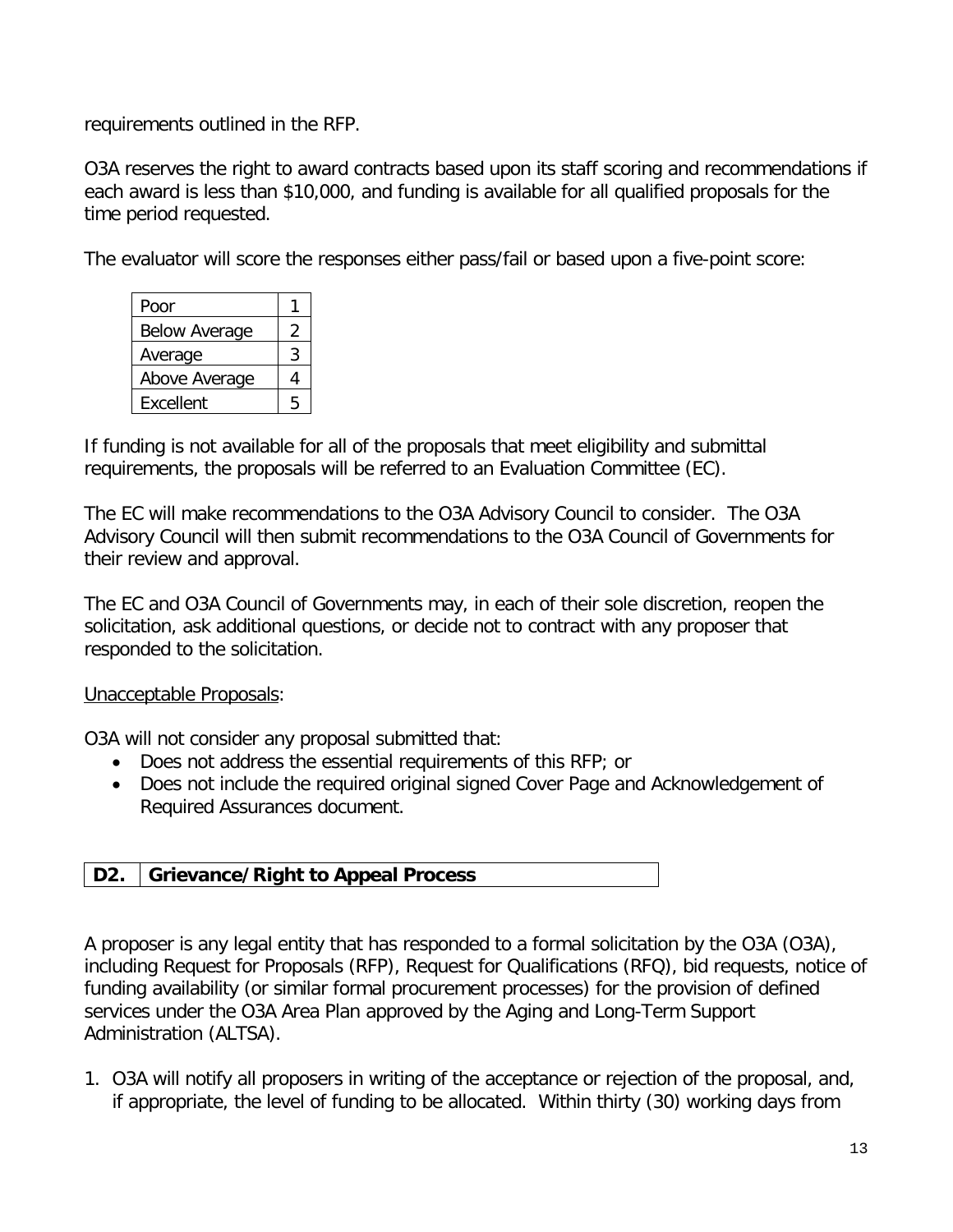the date of written notification, a proposer whose application has been denied may submit a written appeal to the Executive Director of O3A addressed as follows:

Executive Director Olympic Area Agency on Aging 2200 West Sims Way, Unit 100 Port Townsend, WA 98368

- 2. Appeals must be based on the documentation that was previously submitted as part of the RFP. No new documentation may be included in the appeal. The basis for the appeal must address one or more of the following criteria:
	- A. Violation of policies or guidelines established in the RFP.
	- B. Failure to adhere to published criteria and/or procedures.
- 3. The Executive Director will set a date for hearing the appeal within forty-five (45) days of receipt of the written appeal. The appeal will be scheduled to be heard by a quorum of the O3A's governing body, the Council of Governments (COG).
- 4. Written notice of the hearing date will be provided to all parties required to participate in the hearing at least ten (10) days prior to the hearing date.
- 5. A written decision of the COG will be issued to all parties within fifteen (15) days after the hearing. This decision is final.
- 6. O3A will notify ALTSA of any appeals received and final decisions within ten (10) days of receiving the appeal or written notification of the decision.

To respond to the RFP, please complete and return Attachments A, B, C, and D. If this is your first time responding to an RFP, or if you need assistance, please reach out to the Sole Point of Contact. We will be glad to address your questions.

#### **ATTACHMENTS**

| <b>AT</b>    | Proposal Cover Sheet - Attachment A                 |
|--------------|-----------------------------------------------------|
| <b>B</b>     | Program Proposal Evaluation Form - Attachment B     |
| $\mathbf{C}$ | Funding Request Excel Workbook - Attachment C       |
| D            | Pre-Award Risk Assessment - Attachment D            |
| F.           | Older Americans Act (OAA) Priorities - Attachment E |
| F.           | Insurance Requirements - Attachment F               |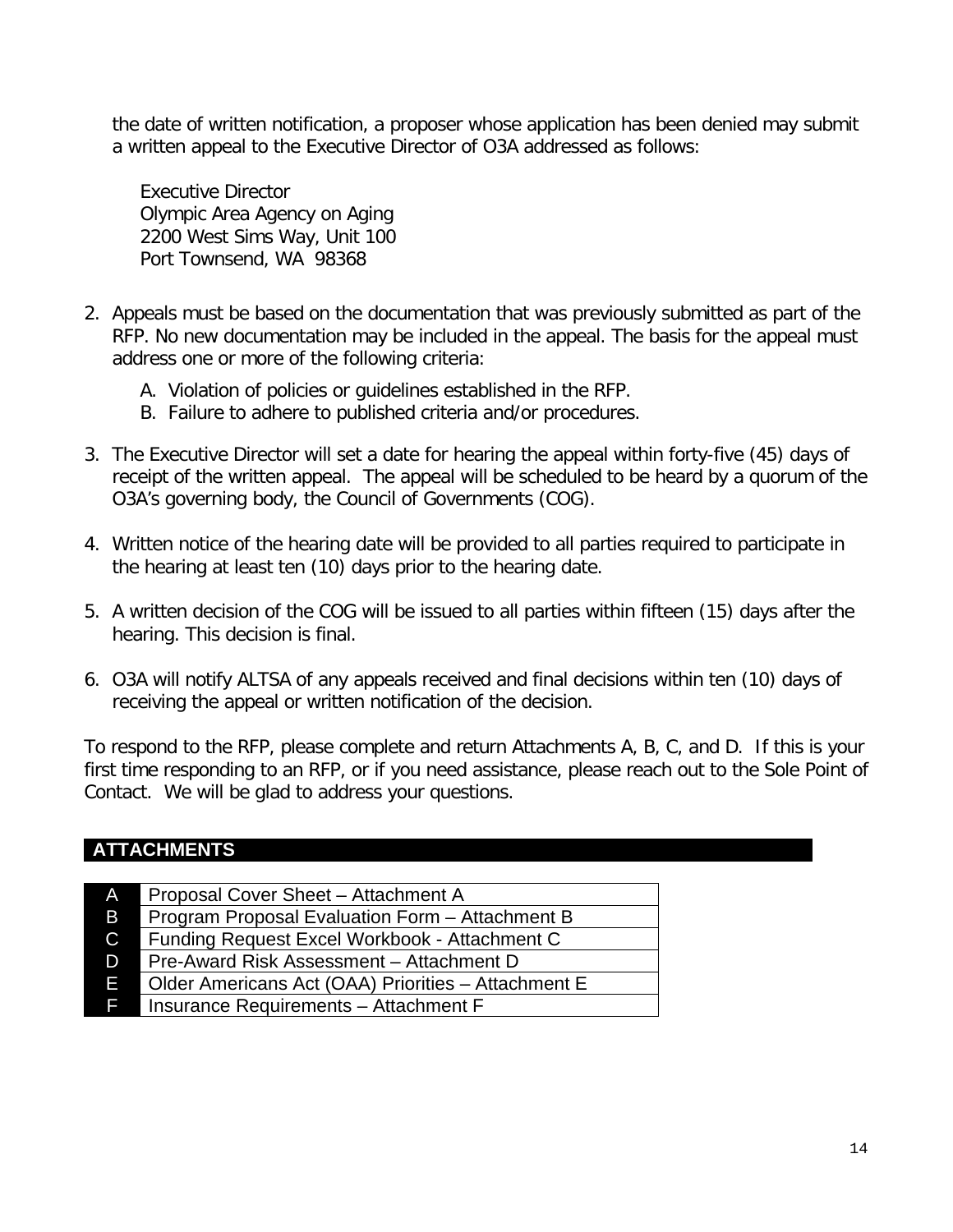## A Proposal Cover Sheet – Attachment A

| Name of Virtual/In-Person Evidence-Based Program                                                                                                                                                                          |                                 | <b>Funding Request</b> |
|---------------------------------------------------------------------------------------------------------------------------------------------------------------------------------------------------------------------------|---------------------------------|------------------------|
| 1.                                                                                                                                                                                                                        |                                 | \$                     |
|                                                                                                                                                                                                                           |                                 |                        |
| 2.                                                                                                                                                                                                                        |                                 | \$                     |
|                                                                                                                                                                                                                           |                                 |                        |
| Where will this Virtual/In-person program be offered from (e.g. home or business address):                                                                                                                                |                                 |                        |
| Requestor's information                                                                                                                                                                                                   |                                 |                        |
| Legal Name:                                                                                                                                                                                                               |                                 |                        |
|                                                                                                                                                                                                                           |                                 |                        |
| <b>Street Address:</b>                                                                                                                                                                                                    | <b>Mailing Address:</b>         |                        |
|                                                                                                                                                                                                                           |                                 |                        |
|                                                                                                                                                                                                                           |                                 |                        |
| <b>Executive Officer:</b>                                                                                                                                                                                                 | Phone:                          |                        |
| Title:                                                                                                                                                                                                                    | Email:                          |                        |
|                                                                                                                                                                                                                           |                                 |                        |
| Primary Contact Person:                                                                                                                                                                                                   | Phone:                          |                        |
|                                                                                                                                                                                                                           |                                 |                        |
| Title:                                                                                                                                                                                                                    | Email:                          |                        |
|                                                                                                                                                                                                                           |                                 |                        |
| <b>Type of Organization</b>                                                                                                                                                                                               |                                 |                        |
| Sole Proprietor                                                                                                                                                                                                           | Limited Liability Company (LLC) |                        |
| Partnership<br>$\Box$ Other (please specify):                                                                                                                                                                             | Corporation, Non-Profit         |                        |
|                                                                                                                                                                                                                           |                                 |                        |
| <b>Taxpayer Identification Number:</b>                                                                                                                                                                                    |                                 |                        |
|                                                                                                                                                                                                                           |                                 |                        |
| Washington State Unified Business Identifier (UBI) Number:                                                                                                                                                                |                                 |                        |
|                                                                                                                                                                                                                           |                                 |                        |
| Litigation - Applicable or Not Applicable: If applicable, indicate the extent, if any, to which the firm, association                                                                                                     |                                 |                        |
| or corporation or any person in a controlling capacity or any position involving the administration of federal, state,                                                                                                    |                                 |                        |
| or local funds is currently has had any litigation pending or judgment rendered within the past three (3) years<br>against the Proposer:                                                                                  |                                 |                        |
|                                                                                                                                                                                                                           |                                 |                        |
|                                                                                                                                                                                                                           |                                 |                        |
|                                                                                                                                                                                                                           |                                 |                        |
|                                                                                                                                                                                                                           |                                 |                        |
| Suspension & Debarment - Yes or None: If yes: Indicate the extent, if any, to which the firm, association or                                                                                                              |                                 |                        |
| corporation or any person in a controlling capacity or any position involving the administration of federal, state or                                                                                                     |                                 |                        |
| local funds is currently under suspension, debarment, voluntary exclusion, or determination of eligibility by any                                                                                                         |                                 |                        |
| agency; has been suspended, debarred, voluntarily excluded or determined ineligible by any agency within the<br>past three (3) years; does have a proposed debarment pending; has been indicted, convicted or has a civil |                                 |                        |
| judgment rendered against said person, firm, association or corporation by a court of competent jurisdiction in any                                                                                                       |                                 |                        |
| matter involving fraud or misconduct within the past three (3) years:                                                                                                                                                     |                                 |                        |
|                                                                                                                                                                                                                           |                                 |                        |
|                                                                                                                                                                                                                           |                                 |                        |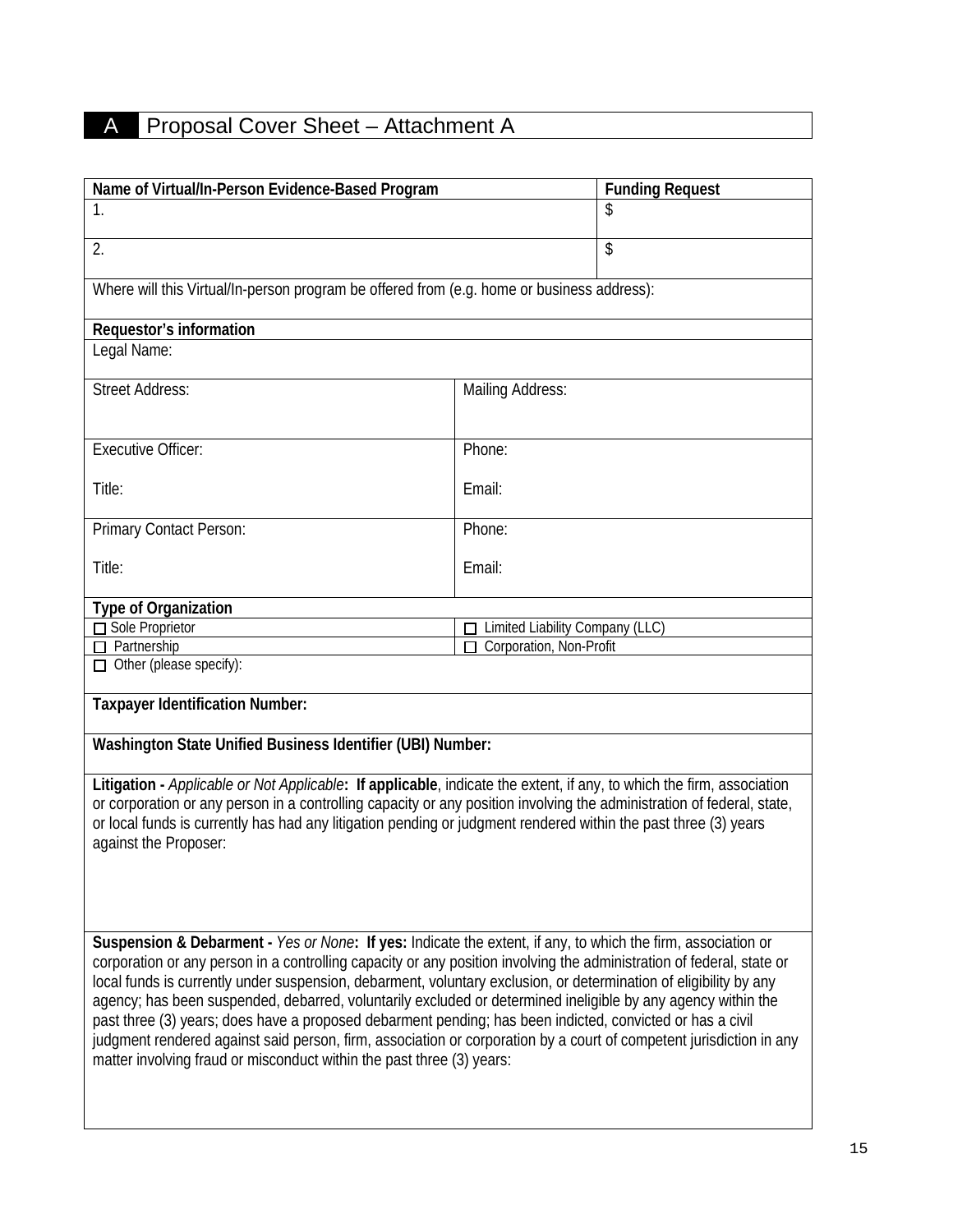| Please provide two (2) References                                                                                  | Reference #1                                                                                                          | Reference #2 |  |
|--------------------------------------------------------------------------------------------------------------------|-----------------------------------------------------------------------------------------------------------------------|--------------|--|
| Name:                                                                                                              |                                                                                                                       |              |  |
|                                                                                                                    |                                                                                                                       |              |  |
| Address:                                                                                                           |                                                                                                                       |              |  |
|                                                                                                                    |                                                                                                                       |              |  |
|                                                                                                                    |                                                                                                                       |              |  |
| Email:                                                                                                             |                                                                                                                       |              |  |
|                                                                                                                    |                                                                                                                       |              |  |
| Telephone:                                                                                                         |                                                                                                                       |              |  |
|                                                                                                                    | Olympic Area Agency on Aging may check to determine if references provided support Proposer's ability to              |              |  |
|                                                                                                                    | comply with the requirements of this RFP. References may be used to obtain additional information, break tie          |              |  |
|                                                                                                                    | scores, or verify any information needed. Olympic Area of Aging may contact any person or entity to verify            |              |  |
| Proposer's qualifications.                                                                                         |                                                                                                                       |              |  |
|                                                                                                                    | Acknowledgement of Required Assurances - YOU MUST READ AND SIGN THE FOLLOWING:                                        |              |  |
|                                                                                                                    | By submitting the accompanying proposal, and by my signature on this document, I understand and agree that            |              |  |
|                                                                                                                    | any contract resulting from this solicitation will require compliance with the requirements of the contract, and with |              |  |
|                                                                                                                    | the statutes, regulations, requirements, and policies identified below, including but not limited to:                 |              |  |
|                                                                                                                    | Compliance with federal and state laws requiring the safeguarding and disclosure of confidential                      |              |  |
| information.                                                                                                       |                                                                                                                       |              |  |
| ٠                                                                                                                  | Purchase of comprehensive liability insurance as required 03A.                                                        |              |  |
| Completion and subsequent renewal of background checks for all employees, volunteers, or interns who<br>$\bullet$  |                                                                                                                       |              |  |
|                                                                                                                    | will or may have unsupervised contact with participants.                                                              |              |  |
| Maintaining program and financial records for audit review and providing access to documentation upon<br>$\bullet$ |                                                                                                                       |              |  |
| request by O3A.<br>Submission of program and financial reports, as required by the O3A.                            |                                                                                                                       |              |  |
| ٠<br>$\bullet$                                                                                                     | Certification that the firm, association or corporation or any person in a controlling capacity or any                |              |  |
|                                                                                                                    | position involving the administration of federal, state or local funds is not currently under suspension,             |              |  |
|                                                                                                                    | debarment, voluntary exclusion, or a determination of ineligibility by any agency; has not been                       |              |  |
|                                                                                                                    | suspended, debarred, voluntarily excluded or determined ineligible by any agency within the past three                |              |  |
|                                                                                                                    | (3) years; does not have a proposed debarment pending; has not been indicted, convicted or has not had                |              |  |
|                                                                                                                    | a civil judgment rendered against said person, firm, association or corporation by a court of competent               |              |  |
|                                                                                                                    | jurisdiction in any matter involving fraud or misconduct with the past three (3) years.                               |              |  |
| $\bullet$                                                                                                          | Certification that any licensed individual providing services has not had their license denied, revoked, or           |              |  |
| suspended in the past three (3) years.                                                                             |                                                                                                                       |              |  |
| $\bullet$                                                                                                          | U.S. Code Title 42, Chapter 35 Older Americans Act as amended in 2006 (Public Law 109-365);                           |              |  |
| Title VI of the Civil Rights Act of 1964 (P.L. 88-352);<br>$\bullet$                                               |                                                                                                                       |              |  |
|                                                                                                                    | U.S. Department of Health and Human Services Health Insurance Portability and Accountability Act of                   |              |  |
| $1996$ (HIPAA); and                                                                                                |                                                                                                                       |              |  |
| $\bullet$                                                                                                          | Any DSHS / ALTSA or O3A policies, procedures or additional requirements that may be developed for                     |              |  |
| ongoing program management.                                                                                        |                                                                                                                       |              |  |
|                                                                                                                    |                                                                                                                       |              |  |
|                                                                                                                    |                                                                                                                       |              |  |
|                                                                                                                    |                                                                                                                       |              |  |
|                                                                                                                    |                                                                                                                       |              |  |
|                                                                                                                    |                                                                                                                       |              |  |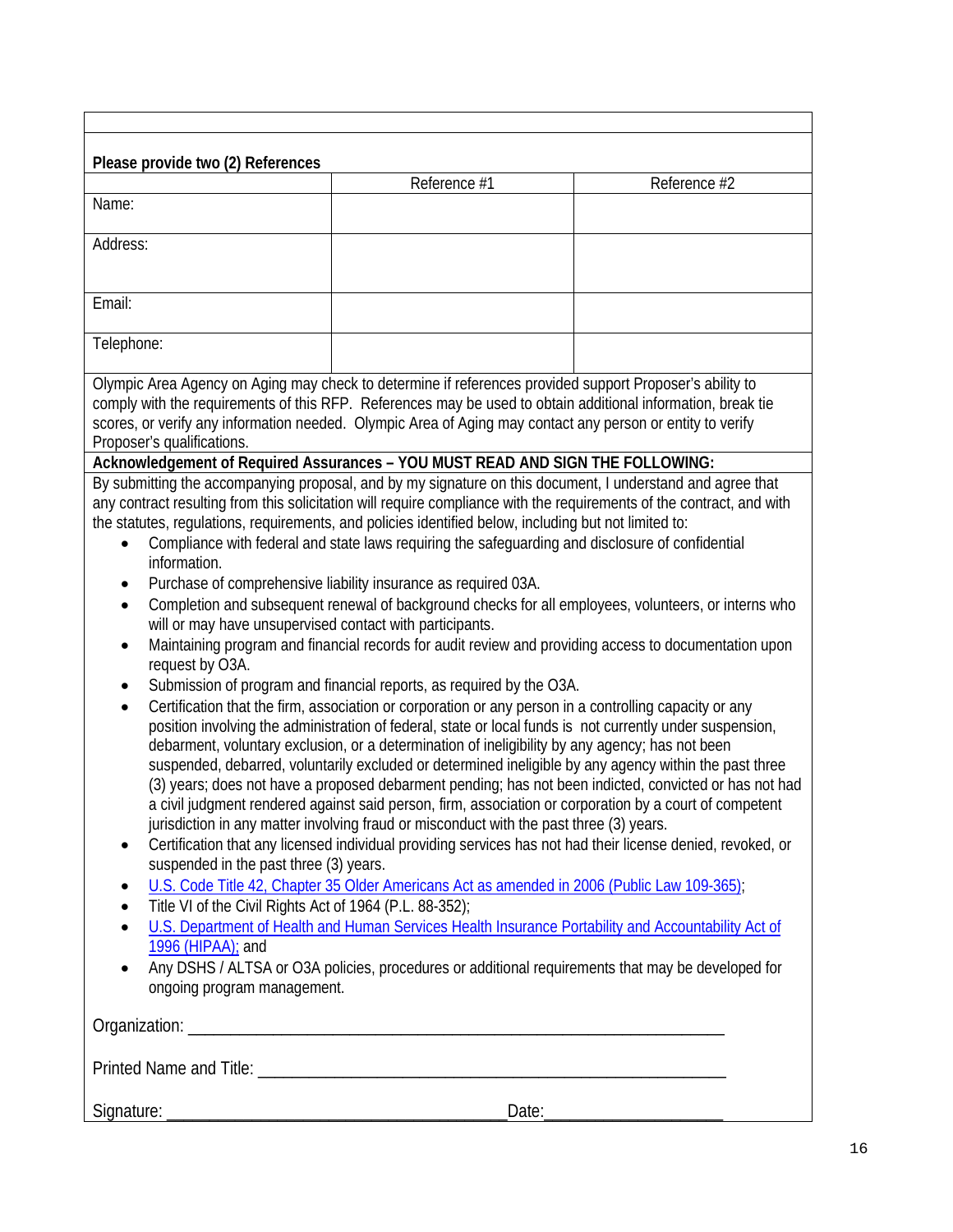#### **B** Program Proposal Evaluation Form - Attachment B

Name of Virtual/In-Person Evidence-Based Program:

Virtual Platform (e.g. Zoom, Skype, Facebook Live):

Proposed Workshop/Session Dates:

**Please response/acknowledge each question/statement in sections A., B., and C. below. Some questions/statements may not be applicable to certain programs. If N/A, the scoring will be adjusted accordingly. Please use this form or respond in a separate document. Be sure to label your responses matching the section outline below:**

| A.   | PROGRAM IMPLEMENTATION                                                                                                                                               | Total    |
|------|----------------------------------------------------------------------------------------------------------------------------------------------------------------------|----------|
|      |                                                                                                                                                                      | Possible |
|      | Scoring: Your responses will be scored pass/fail or scored on a scale from 1 to 5. 1-Poor, 2-                                                                        | Points:  |
|      | Below Average, 3-Average, 4-Above Average, 5-Excellent.                                                                                                              | 30       |
|      | <b>Implementation Capability:</b>                                                                                                                                    |          |
| A.1. | What is your experience providing this or any similar programs?                                                                                                      | $1-5$    |
| A.2. | What is your experience with video-conferencing and how will you address these                                                                                       | $1-5$    |
|      | video-conferencing considerations:                                                                                                                                   |          |
|      | Have experience with conducting online meetings/groups using systems that are user<br>a.                                                                             |          |
|      | friendly, easy to access (Zoom, Facebook Live, Skype, Google Duo, etc.)                                                                                              |          |
|      | b. Ensure the platform you choose allows for computer-based audio listening/speaking                                                                                 |          |
|      | and phone-based audio listening/speaking.                                                                                                                            |          |
|      | If required, obtain, and maintain Virtual Training Certification for the online version of<br>C.                                                                     |          |
|      | evidence-based program.                                                                                                                                              |          |
|      | Provide any written or visual materials ahead of time to help participants practice or<br>d.                                                                         |          |
|      | prepare in advance. Be sure to use an accessible file format, or USPS mail.<br>e. Have a staff person, volunteer, or co-trainer available at all times to manage the |          |
|      | technical support of the online program while you offer instruction (e.g. monitor chat                                                                               |          |
|      | box, assist user with tech support).                                                                                                                                 |          |
|      | Conduct a "Session #0" to familiarize all attendees with the format and video/speaker<br>f.                                                                          |          |
|      | functions.                                                                                                                                                           |          |
|      |                                                                                                                                                                      |          |
| A.3. | Please describe your implementation plan in full detail. Areas to be addressed                                                                                       | $1-5$    |
|      | include:                                                                                                                                                             |          |
|      | a. Hiring (if applicable);                                                                                                                                           |          |
|      | b. What are the staff, training, certification requirements for the program? How                                                                                     |          |
|      | will the required training and/or certification be obtained;                                                                                                         |          |
|      | Video-conferencing equipment requirements. If there is specialized video-<br>C.                                                                                      |          |
|      | conferencing equipment required, how will it be obtained?                                                                                                            |          |
|      | Outline how you will track and encourage consistent attendance.<br>d.                                                                                                |          |
|      | e. Develop a method to monitor the safety of your program attendees.                                                                                                 |          |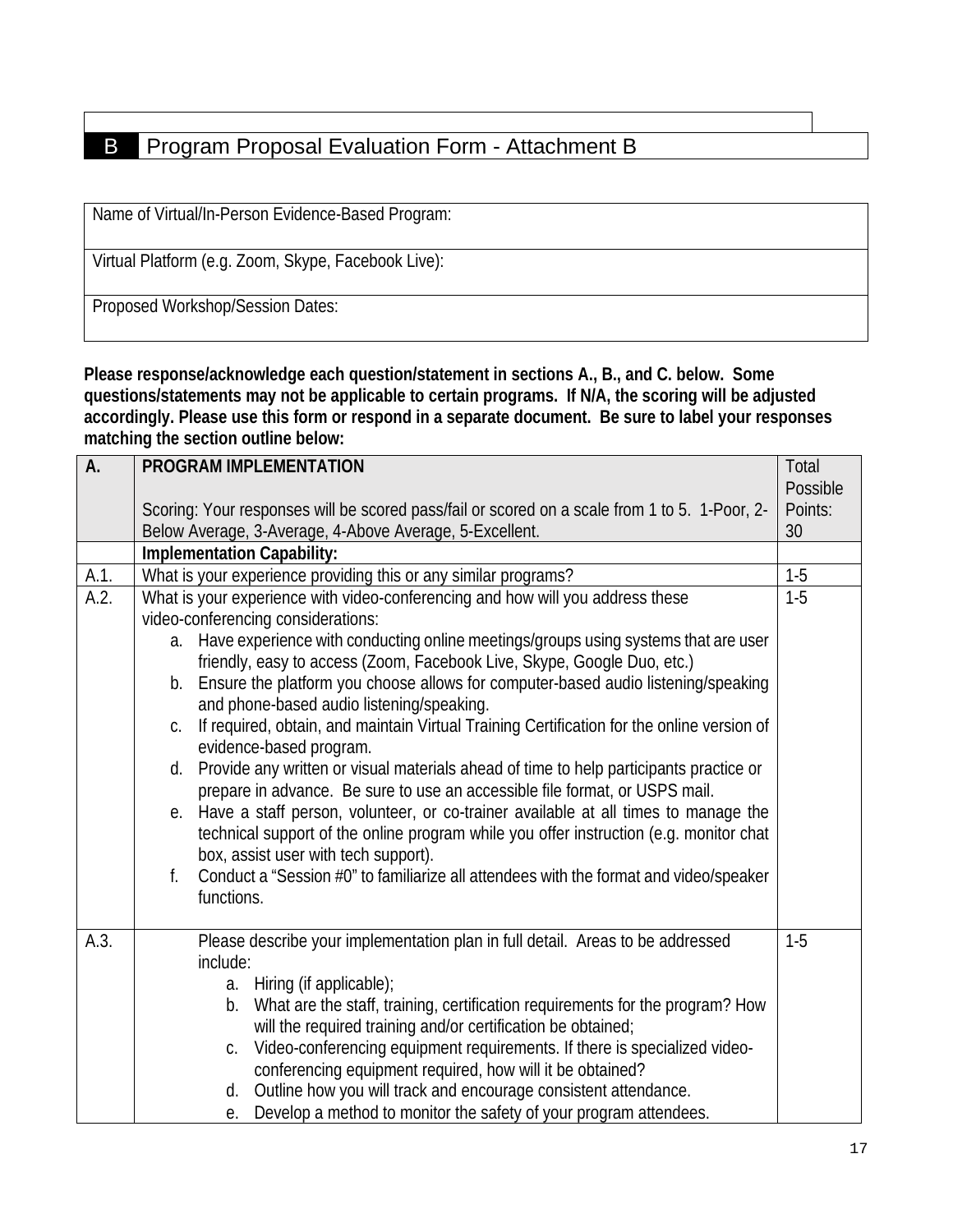|           | Conduct and maintain all required surveys, measurements, and other<br>f.                                                                                                             |            |
|-----------|--------------------------------------------------------------------------------------------------------------------------------------------------------------------------------------|------------|
|           | documentation that is required for your virtual EB Program.                                                                                                                          |            |
|           | Please provide a timeline showing all program preparedness up to<br>q.                                                                                                               |            |
|           | scheduling your first session.                                                                                                                                                       |            |
| A.4.      | If you are currently offering the program, explain what fees, if any, you charge participants                                                                                        | Pass/Fail  |
|           | and how receipt of this funding will allow you to waive those fees for participants sixty (60)                                                                                       |            |
|           | years of age and older. (You must offer this program at no cost to older adults and their                                                                                            |            |
|           | Caregivers.)                                                                                                                                                                         |            |
| A.5.      | Will you be sending or receiving information from participants' health care providers, family                                                                                        | Pass/Fail  |
|           | members, or other community members? If so, how will this be accomplished while                                                                                                      |            |
|           | preserving the confidentiality of participants? Please also describe the security measures                                                                                           |            |
|           | that you will utilized to ensure that participant information is kept confidential.                                                                                                  |            |
| A.6.      | How will you address the safety of the participants following your instructions via video-                                                                                           | $1 - 5$    |
|           | conferencing? Are there any special conditions that your program's administration                                                                                                    |            |
|           | suggests? (This is the organization who certified you.)                                                                                                                              |            |
| A.7.      | Outreach:                                                                                                                                                                            | Pass/Fail  |
|           | How will you ensure that the participants live in the Region we serve: Clallam, Grays Harbor,                                                                                        |            |
|           | Jefferson, and Pacific counties?                                                                                                                                                     |            |
| A.8.      | How will you market or advertise this program to reach out to older adults and their                                                                                                 | $1-5$      |
|           | Caregivers in the service area (see OAA Priorities - Attachment E)?                                                                                                                  |            |
| <b>B.</b> | <b>PROGRAM OUTCOMES</b>                                                                                                                                                              | Total      |
|           | No more than 2 pages for this section.                                                                                                                                               | Possible   |
| B.1.      |                                                                                                                                                                                      | Points: 5  |
|           | Does the program require you to do performance measures to measure the impact of the                                                                                                 | $1-5$      |
|           | program on participants? Does it require a pre and post-test, or a periodic assessment of<br>your clients' strength and fitness? Please describe how you would implement and conduct |            |
|           | Virtually, any required evaluations or other required performance measures.                                                                                                          |            |
|           |                                                                                                                                                                                      |            |
|           | Note that O3A will require a participant satisfaction survey following the completion of the                                                                                         |            |
|           | workshop or session series.                                                                                                                                                          |            |
| B.2.      | O3A will require a registration form and/or an attendance sheet showing participant                                                                                                  | Pass/Fail  |
|           | demographics (where they live, age-not date of birth). Please submit a final or draft copy.                                                                                          |            |
| C.        | <b>FISCAL MANAGEMENT</b>                                                                                                                                                             | Must       |
|           | No more than 2 pages for this section and the workbook.                                                                                                                              | Pass all 3 |
| $C.1$ .   | How will you maintain the books and financial records necessary to respond to any audit                                                                                              | Pass/Fail  |
|           | requests?                                                                                                                                                                            |            |
| C.2.      | Contributions: Older Americans Act Title III-D funding requires that all participants sixty (60)                                                                                     | Pass/Fail  |
|           | years of age and older be given the opportunity to voluntarily donate toward the cost of the                                                                                         |            |
|           | program. Explain how you will ensure that all participants know about the opportunity to                                                                                             |            |
|           | make voluntary contributions and describe how you will collect such donations. Describe                                                                                              |            |
|           | how contributions received would be used to expand and enhance the delivery of the                                                                                                   |            |
|           | evidence-based program.                                                                                                                                                              |            |
| C.3.      | Complete Attachment C (Excel Spreadsheet), Funding Request Workbook.                                                                                                                 | Pass/Fail  |
|           |                                                                                                                                                                                      |            |
|           | Note: 03A reserves the right to negotiate with the Proposer regarding the funding request,                                                                                           |            |
|           | deliverables and payments prior entering into any contract with the Proposer.                                                                                                        |            |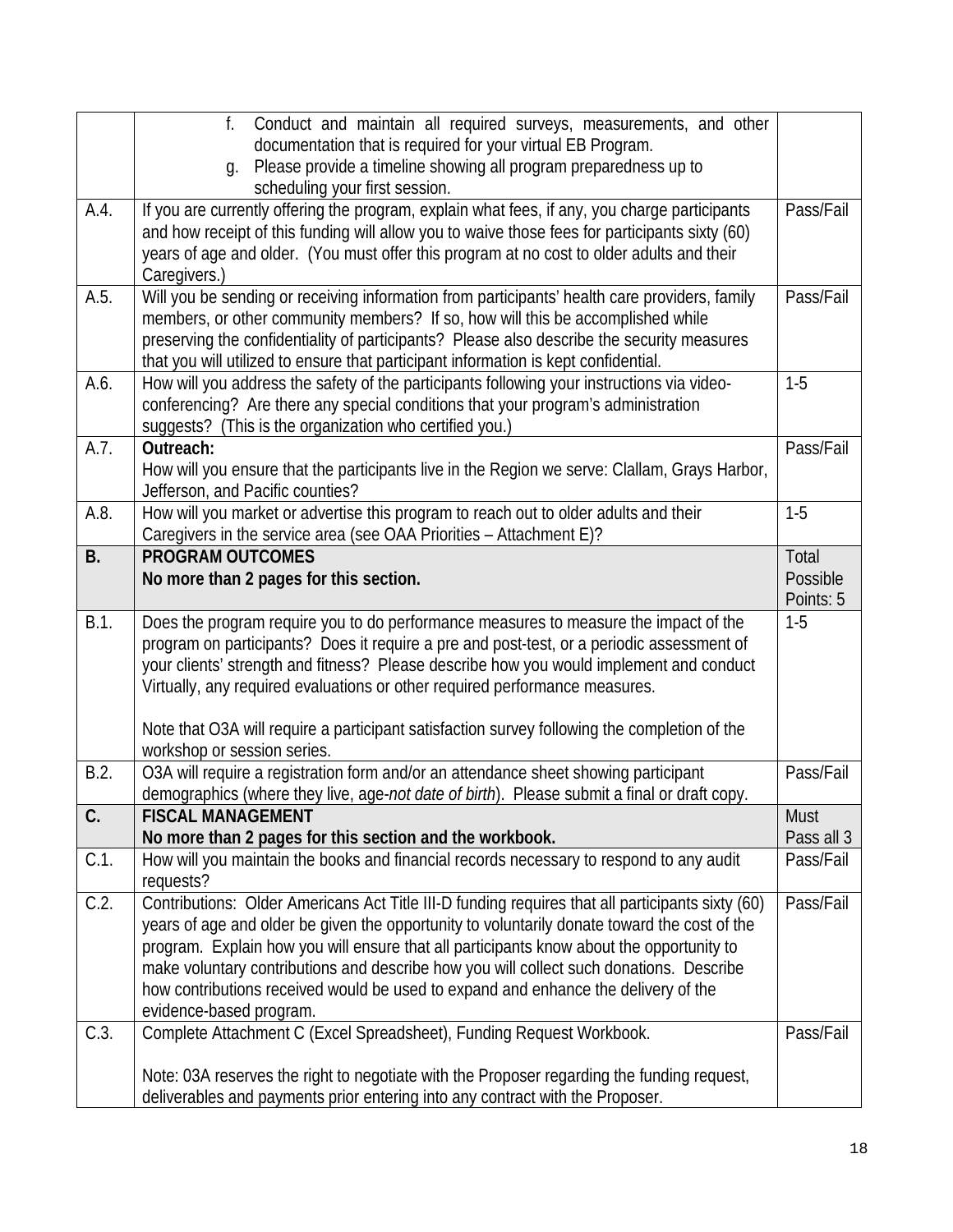#### C Funding Request Excel Workbook – Attachment C

This is a separate Excel document that must be completed. Help to complete this Excel Workbook is provided above (see page 10). The Excel Workbook is available on our website: [https://www.o3a.org/contracting/special-opportunities/.](https://www.o3a.org/contracting/special-opportunities/) Or, you can email the Sole Point of Contact for a copy.

From the "Home" page on the website, hover over "Contracting" in the top bar and select "Special Opportunities" from drop-down list. Scroll down to find the RFP and Attachment C. These documents are available to download or print. Sample page below:

|                                                                                                 | <b>ATTACHMENT C</b><br><b>FUNDING REQUEST WORKBOOK</b> |                                               |                                                                      |  |  |
|-------------------------------------------------------------------------------------------------|--------------------------------------------------------|-----------------------------------------------|----------------------------------------------------------------------|--|--|
| Instructions:                                                                                   |                                                        |                                               |                                                                      |  |  |
| requested.                                                                                      |                                                        |                                               | Please complete a separate workbook for each Evidenced-Based Program |  |  |
|                                                                                                 |                                                        | You complete the cells with green highlights. |                                                                      |  |  |
| <b>Applicant Name:</b>                                                                          |                                                        |                                               |                                                                      |  |  |
|                                                                                                 |                                                        |                                               |                                                                      |  |  |
| <b>Evidenced Based Program:</b>                                                                 |                                                        |                                               |                                                                      |  |  |
|                                                                                                 |                                                        |                                               |                                                                      |  |  |
| List One or More Proposed Workshop Start Dates:<br>(Start date must be within 12 month period.) |                                                        |                                               |                                                                      |  |  |
|                                                                                                 |                                                        |                                               |                                                                      |  |  |
|                                                                                                 | # of Workshops Requested within 12-month period:       |                                               |                                                                      |  |  |
|                                                                                                 |                                                        |                                               |                                                                      |  |  |
|                                                                                                 |                                                        |                                               |                                                                      |  |  |
|                                                                                                 |                                                        |                                               |                                                                      |  |  |
|                                                                                                 |                                                        |                                               |                                                                      |  |  |
|                                                                                                 |                                                        |                                               |                                                                      |  |  |
|                                                                                                 |                                                        |                                               |                                                                      |  |  |
|                                                                                                 |                                                        |                                               |                                                                      |  |  |
|                                                                                                 |                                                        |                                               |                                                                      |  |  |
|                                                                                                 |                                                        |                                               |                                                                      |  |  |
|                                                                                                 |                                                        |                                               |                                                                      |  |  |
|                                                                                                 |                                                        |                                               |                                                                      |  |  |
|                                                                                                 |                                                        |                                               |                                                                      |  |  |
|                                                                                                 |                                                        |                                               |                                                                      |  |  |
|                                                                                                 |                                                        |                                               |                                                                      |  |  |
|                                                                                                 |                                                        |                                               |                                                                      |  |  |
|                                                                                                 |                                                        |                                               |                                                                      |  |  |
|                                                                                                 |                                                        |                                               |                                                                      |  |  |
|                                                                                                 |                                                        |                                               |                                                                      |  |  |
|                                                                                                 |                                                        |                                               |                                                                      |  |  |
|                                                                                                 |                                                        |                                               |                                                                      |  |  |
|                                                                                                 |                                                        |                                               |                                                                      |  |  |
|                                                                                                 |                                                        |                                               |                                                                      |  |  |
|                                                                                                 |                                                        |                                               |                                                                      |  |  |
|                                                                                                 |                                                        | <b>ATTACHMENT C Budget Workbook</b>           |                                                                      |  |  |
|                                                                                                 |                                                        |                                               |                                                                      |  |  |
|                                                                                                 |                                                        |                                               |                                                                      |  |  |
| <b>Cover Page</b>                                                                               | Labor                                                  |                                               | Start Up   Workshop   Request                                        |  |  |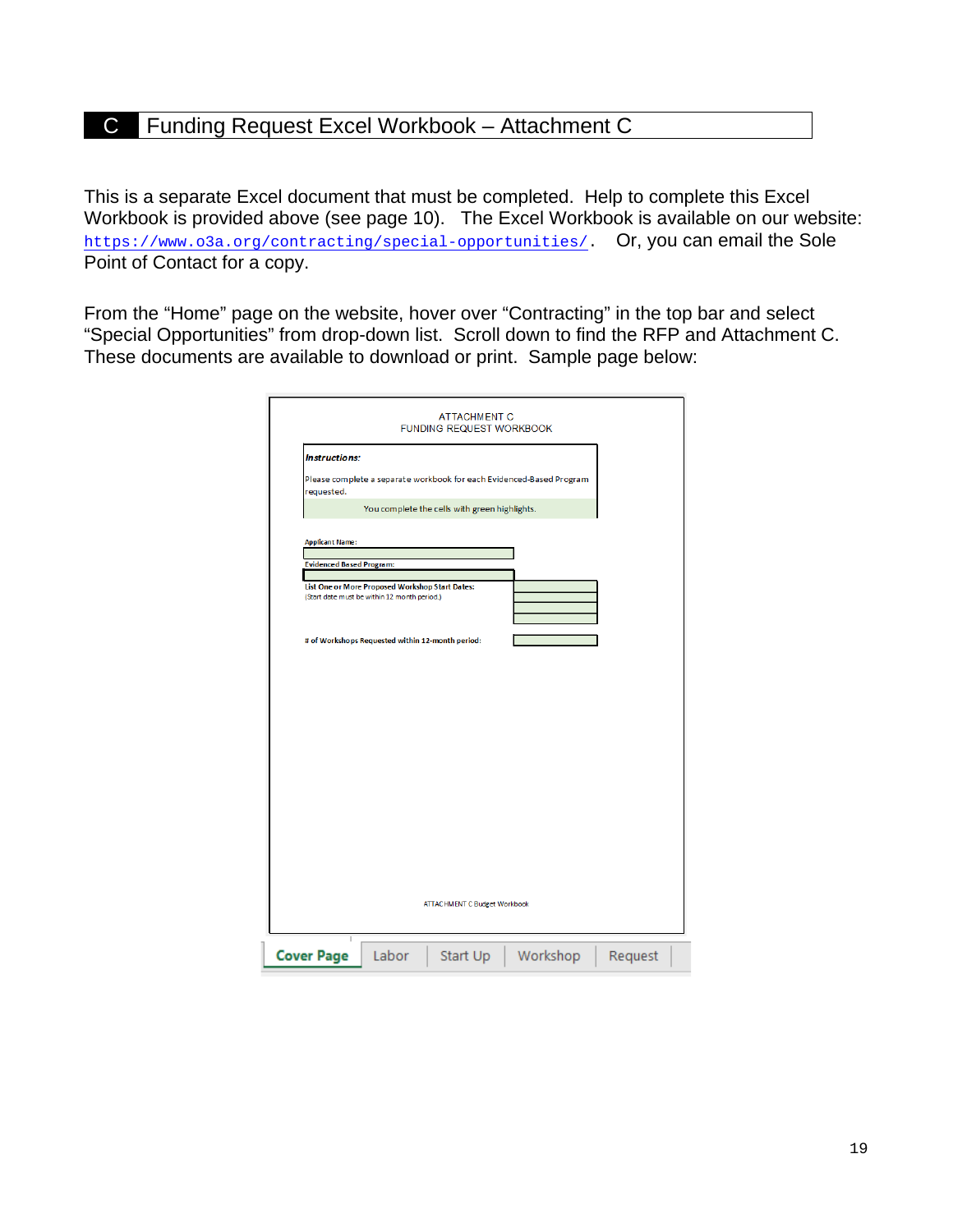#### D Pre-Award Risk Assessment – Attachment D

Please answer all questions if applicable, and provide comments where directed. Pre-Award Risk Assessments are governed by the Code of Federal Regulations – 2 CFR Part 200.

| <b>Financial Stability</b>                                                                                                                                                                              | <b>Yes</b> | <b>No</b> | N/A | <b>Comments</b><br>(Explanation of answer/ response) |
|---------------------------------------------------------------------------------------------------------------------------------------------------------------------------------------------------------|------------|-----------|-----|------------------------------------------------------|
| Has the organization had changes<br>1.<br>to key staff or positions in the past<br>twelve (12) months? If yes, explain<br>all changes in the Comments field.                                            |            |           |     |                                                      |
| Examples of changes to key staff would<br>include the Executive Director, Program<br>Supervisor, and Fiscal Manager.                                                                                    |            |           |     |                                                      |
| Has your organization had changes<br>2.<br>to business systems in the past<br>twelve (12) months?                                                                                                       |            |           |     |                                                      |
| If yes, briefly describe the previous system<br>and the new system, and explain why this<br>change was made.                                                                                            |            |           |     |                                                      |
| <b>History of Performance</b>                                                                                                                                                                           | <b>Yes</b> | <b>No</b> | N/A | <b>Comments</b><br>(Explanation of answer/ response) |
| Does your organization have<br>1.<br>experience managing grant funds,<br>loans, or other types of financial<br>assistance?                                                                              |            |           |     |                                                      |
| 2.<br>Has the organization been awarded<br>federal funds within the last three<br>(3) years? If yes, list the awarding<br>agencies, pass-through entities, and<br>the dollar value of award(s) by year. |            |           |     |                                                      |
| <b>Audit Reports and Findings</b>                                                                                                                                                                       | <b>Yes</b> | <b>No</b> | N/A | <b>Comments</b><br>(Explanation of answer/ response) |
| Did your organization expend<br>1.<br>\$750,000 or more in federal funds in<br>any one of the past three (3) fiscal<br>years?                                                                           |            |           |     |                                                      |
| If yes, list the type of federal funds<br>expended and total amount of<br>expenditures by year.                                                                                                         |            |           |     |                                                      |
| 2.<br>Does your organization anticipate<br>expending \$750,000 or more in federal<br>grant funds in the next twelve (12)<br>months?                                                                     |            |           |     |                                                      |
| If yes, list the type of federal funds and total<br>amount of anticipated expenditures.<br>Has your organization had any type of<br>3.                                                                  |            |           |     |                                                      |
| independent audit within the past three                                                                                                                                                                 |            |           |     |                                                      |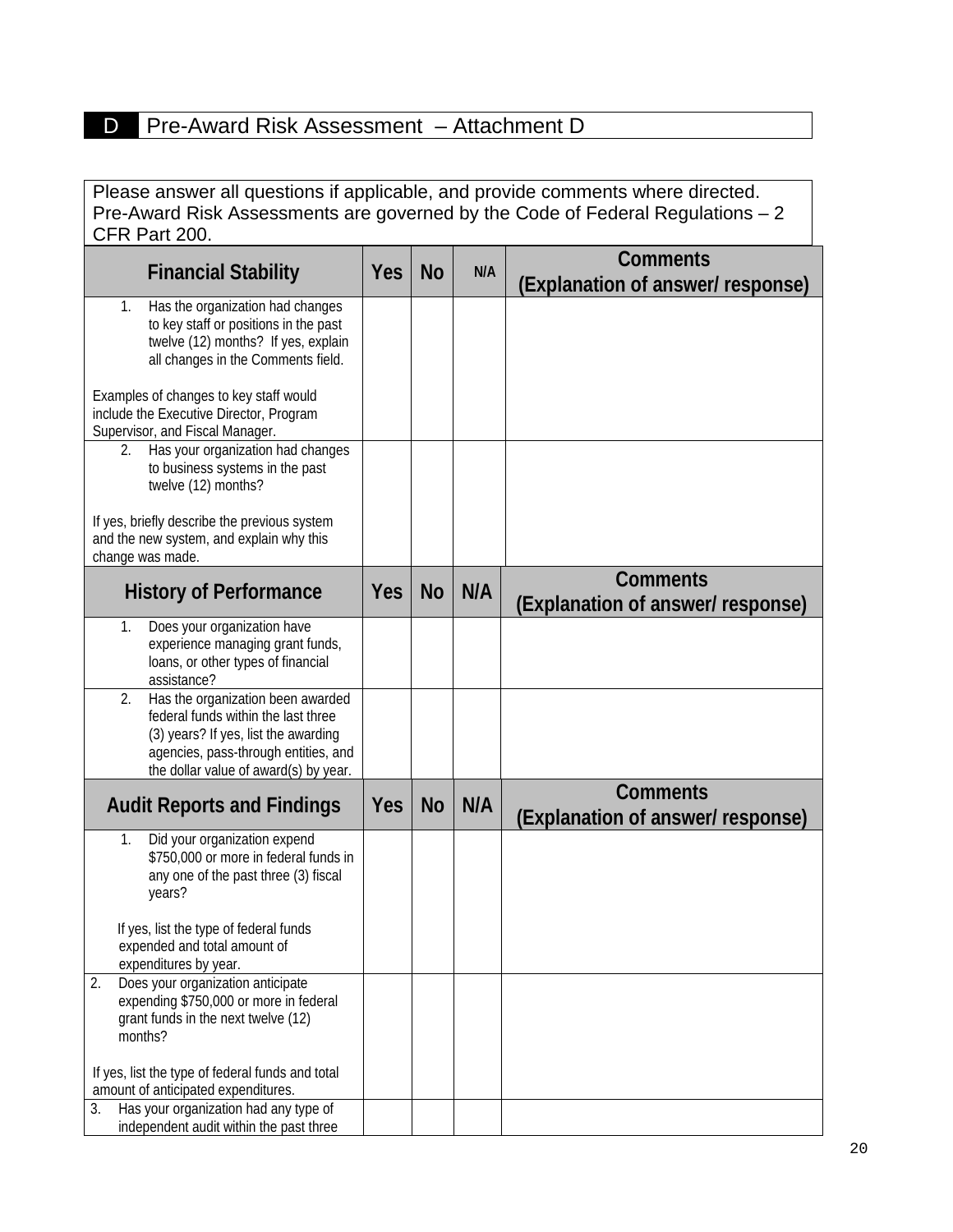| years?                                                                                                                                                                              |  |  |  |
|-------------------------------------------------------------------------------------------------------------------------------------------------------------------------------------|--|--|--|
| If yes, provide the name of the auditor/firm(s)<br>and date(s) of the audit(s).                                                                                                     |  |  |  |
| List any findings received as a result<br>4.<br>of the audit(s) described in<br>response to #3, above. If findings<br>were noted, please also attach a<br>copy of the audit report. |  |  |  |

### Prepared by:

For (Name of Organization):

Date Completed: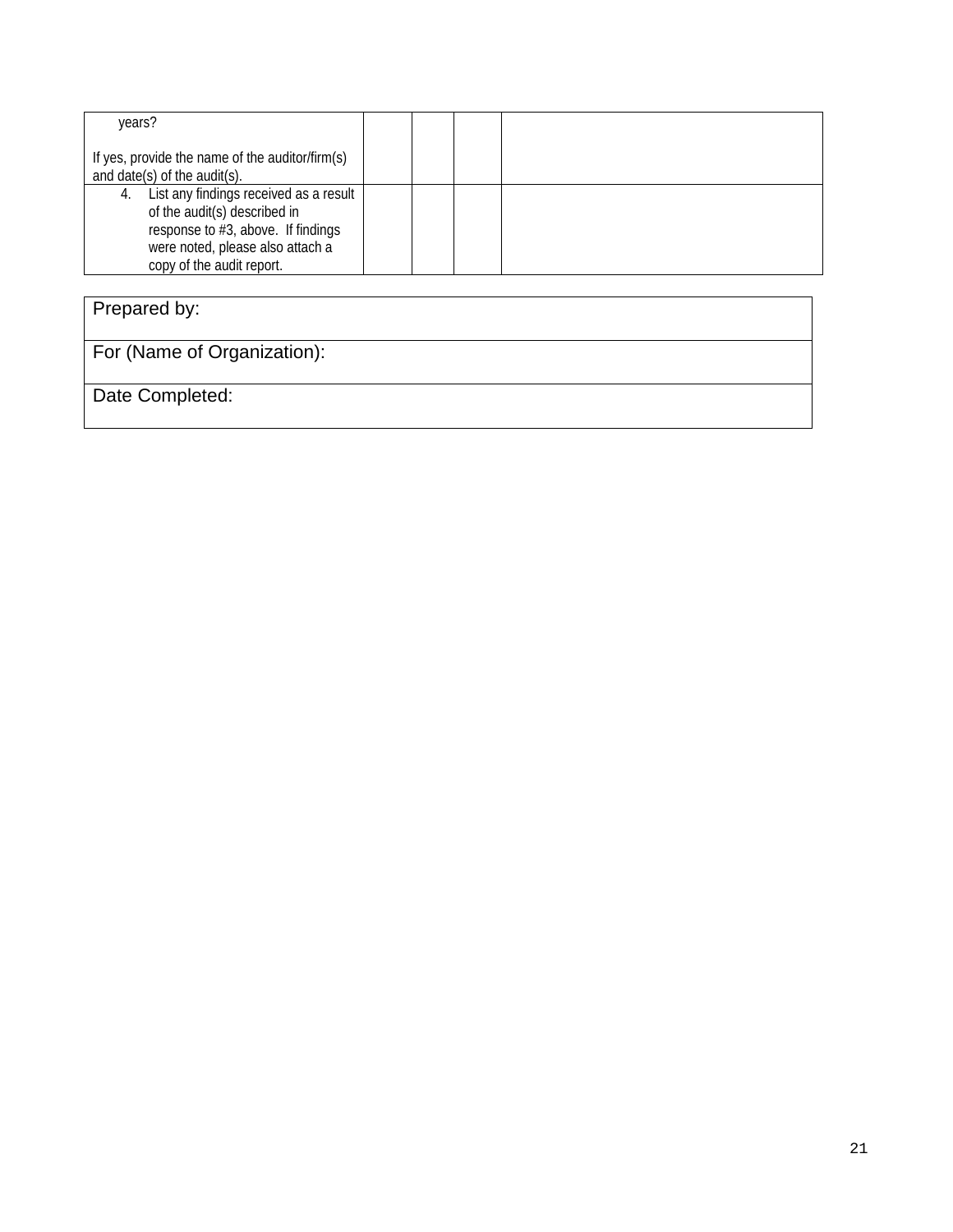Older Americans Act funding is intended to identify and serve the entire community of older individuals, with particular focus on the following categories:

- A. Older individuals residing in rural areas.
- B. Older individuals with greatest economic need (with particular attention to low-income minority individuals and older individuals residing in rural areas). The term "greatest economic need" means the need resulting from an income level at or below the [federal poverty guidelines](http://aspe.hhs.gov/poverty) (FPL). 2019 FPL is \$12,140 per year for an individual living alone, and \$16,460 per year for a two-person household.
- C. Older individuals with greatest social need (with particular attention to low-income minority individuals and older individuals residing in rural areas). The term "greatest social need" means the need caused by non-economic factors, which include:
	- 1. Older individuals with limited English proficiency (LEP)
	- 2. Cultural, social, or geographical isolation, including isolation caused by racial, ethnic, and/or sexual orientation status that results in any one or more of the following:
		- a. restricted ability of an individual to access services
		- b. restricted ability of an individual to live independently
		- c. threatened capacity of the individual to live independently
	- 3. Older individuals with severe disabilities
	- 4. Older individuals with dementia and related disorders with neurological and organic brain dysfunction (and the caretakers of such individuals)
	- 5. Older individual at risk for institutional placement, which means the individual is unable to perform at least 2 activities of daily living without substantial assistance (including verbal reminding, physical cuing, or supervision); and/or meets institutional level of care criteria
	- 6. Older individuals providing care to individuals with severe disabilities, including children with severe disabilities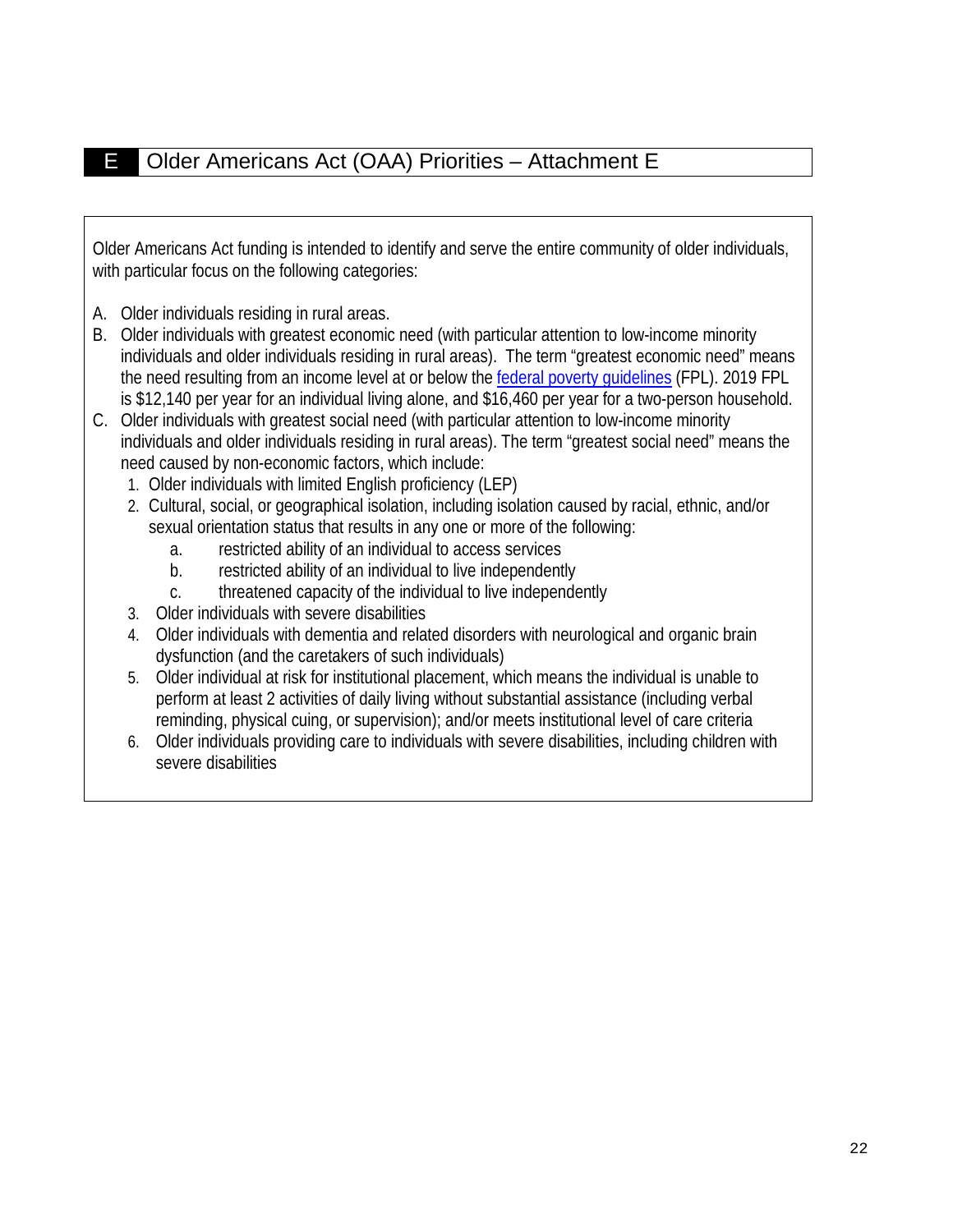#### F Insurance Requirements – Attachment F

**The Contractor shall at all times comply with the following insurance requirements. The following insurance requirements will be subject to the type of program:**

#### **General Liability Insurance (***Depends on EB Program)*

#### Required by O3A  $\Box$  Not Required by O3A

The Contractor shall maintain Commercial General Liability Insurance, or Business Liability Insurance, including coverage for bodily injury, property damage, and contractual liability, with the following minimum limits: Each Occurrence - \$1,000,000; General Aggregate - \$1,000,000. The policy shall include liability arising out of the parties' performance under this Contract, including but not limited to premises, operations, independent contractors, products-completed operations, personal injury, advertising injury, and liability assumed under an insured contract. *The Olympic Area Agency on Aging (O3A), the State of Washington, Department of Social & Health Services (DSHS), its elected and appointed officials, agents, and employees of the state, shall be named as additional insureds.*

In lieu of general liability insurance mentioned above, if the contractor is a sole proprietor with less than three contracts, the contractor may choose one of the following three general liability policies but only if attached to a professional liability policy, and if selected the policy shall be maintained for the life of the contract:

Supplemental Liability Insurance, including coverage for bodily injury and property damage that will cover the contractor wherever the service is performed with the following minimum limits: Each Occurrence - \$1,000,000; General Aggregate - \$1,000,000. The Olympic Area Agency on Aging (O3A), the State of Washington, Department of Social & Health Services (DSHS), its elected and appointed officials, agents, and employees shall be named as additional insured's.

or

Workplace Liability Insurance, including coverage for bodily injury and property damage that provides coverage wherever the service is performed with the following minimum limits: Each Occurrence - \$1,000,000; General Aggregate - \$1,000,000. The Olympic Area Agency on Aging (O3A), the State of Washington, Department of Social & Health Services (DSHS), its elected and appointed officials, agents, and employees shall be named as additional insured's.

or

Premises Liability Insurance and provide services only at their recognized place of business, including coverage for bodily injury, property damage with the following minimum limits: Each Occurrence - \$1,000,000; General Aggregate - \$1,000,000. The Olympic Area Agency on Aging (O3A), the State of Washington, Department of Social & Health Services (DSHS), its elected and appointed officials, agents, and employees shall be named as additional insured's.

#### **Professional Liability Insurance (***Depends on EB Program)*

#### Required by O3A  $\Box$  Not Required by O3A

The Contractor shall maintain Professional Liability Insurance or Errors & Omissions insurance, including coverage for losses caused by errors and omissions, with the following minimum limits: Each Occurrence - \$1,000,000;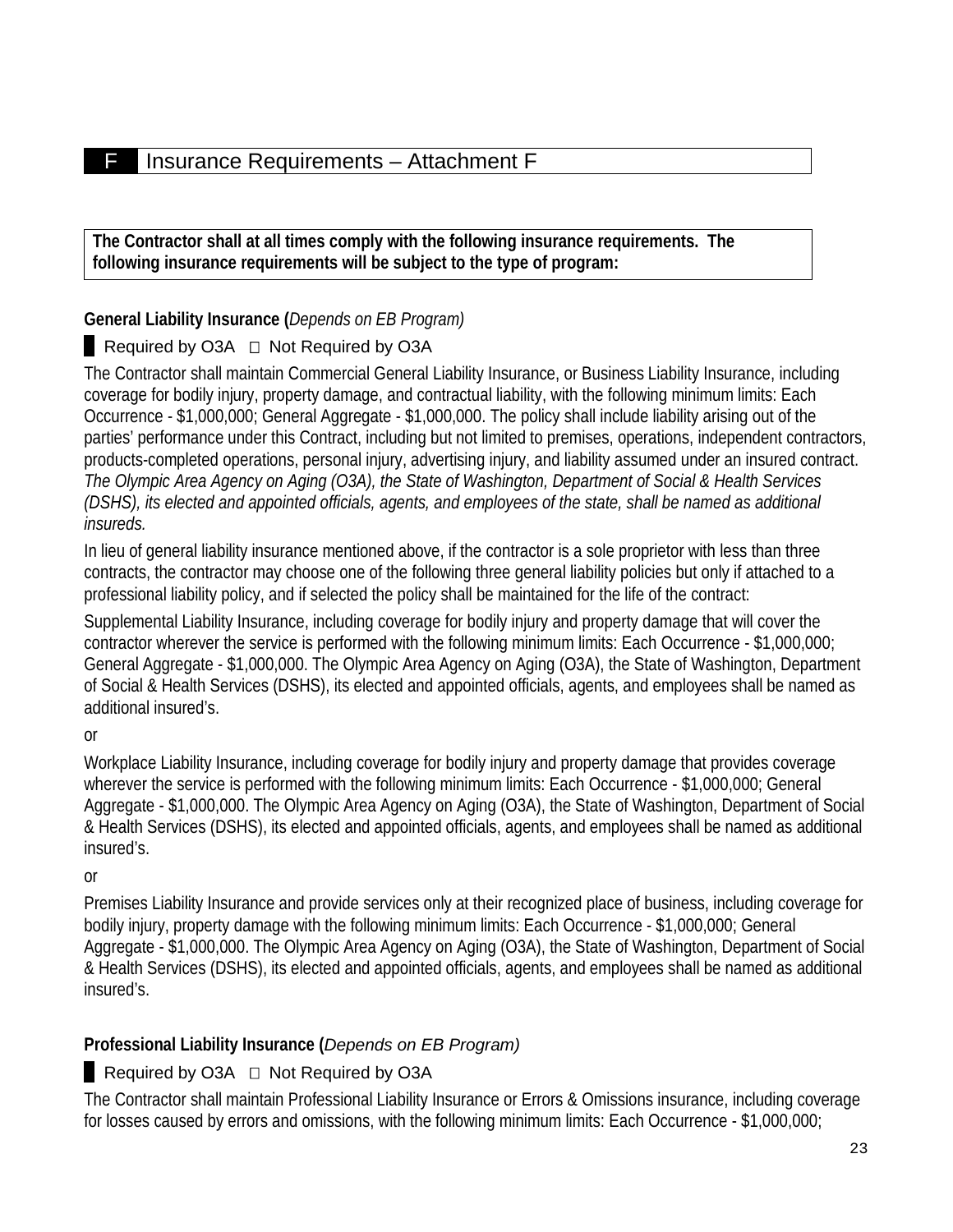Aggregate - \$1,000,000.

#### **Business Automobile Liability Insurance (***Depends on EB Program)*

#### Required by O3A  $\Box$  Not Required by O3A

The Contractor shall maintain a Business Automobile Policy on all vehicles used to transport clients, including vehicles hired by the Contractor or owned by the Contractor's employees, volunteers, or others, with the following minimum limits: \$1,000,000 per accident, combined single limit. The Contractor's carrier shall provide O3A with a waiver of subrogation or name 03A as an additional insured.

#### **Required Endorsement of "Additional Insured": Washington State Department of Social Health and Services (DSHS), Olympic Area Agency on Aging (O3A)**

#### Required by O3A  $\Box$  Not Required by O3A

In all instances where Washington State DSHS is required to be named as an additional insured or provided a waiver of subrogation, or provided notice of cancellation or renewal, the AAA responsible for the area in which services under this contract are to be provided shall also be named as an additional insured, or provided waiver of subrogation, or provided notice of cancellation or renewal, as the case may be.

The Certificate of Insurance shall identify the Olympic Area Agency on Aging, the Washington State Department of Social and Health Services as the Certificate Holder. A duly authorized representative of each insurer, showing compliance with the insurance requirements specified in this Contract, shall execute each Certificate of Insurance.

The Contractor shall maintain copies of Certificates of Insurance, policies, and additional insured endorsements for each subcontractor as evidence that each subcontractor maintains insurance as required by the Contract

#### **Evidence of Coverage**

The Contractor shall upon request by O3A submit a copy of the Certificate of Insurance, policy, and additional insured endorsement for each coverage required of the Contractor under this Contract.

#### **Worker's Compensation**

The Contractor shall comply with all applicable Worker's Compensation, occupational disease, and occupational health and safety laws and regulations. The O3A, State of Washington and DSHS shall not be held responsible for claims filed for Worker's Compensation under RCW 51 by the Contractor or its employees under such laws and regulations.

#### **Employees and Volunteers**

Insurance required of the Contractor under the Contract shall include coverage for the acts and omissions of the Contractor's employees and volunteers. In addition, the Contractor shall ensure that all employees and volunteers who use vehicles to transport clients or deliver services have personal automobile insurance and current driver's **licenses** 

#### **Subcontractors**

The Contractor shall ensure that all subcontractors have and maintain insurance with the same types and limits of